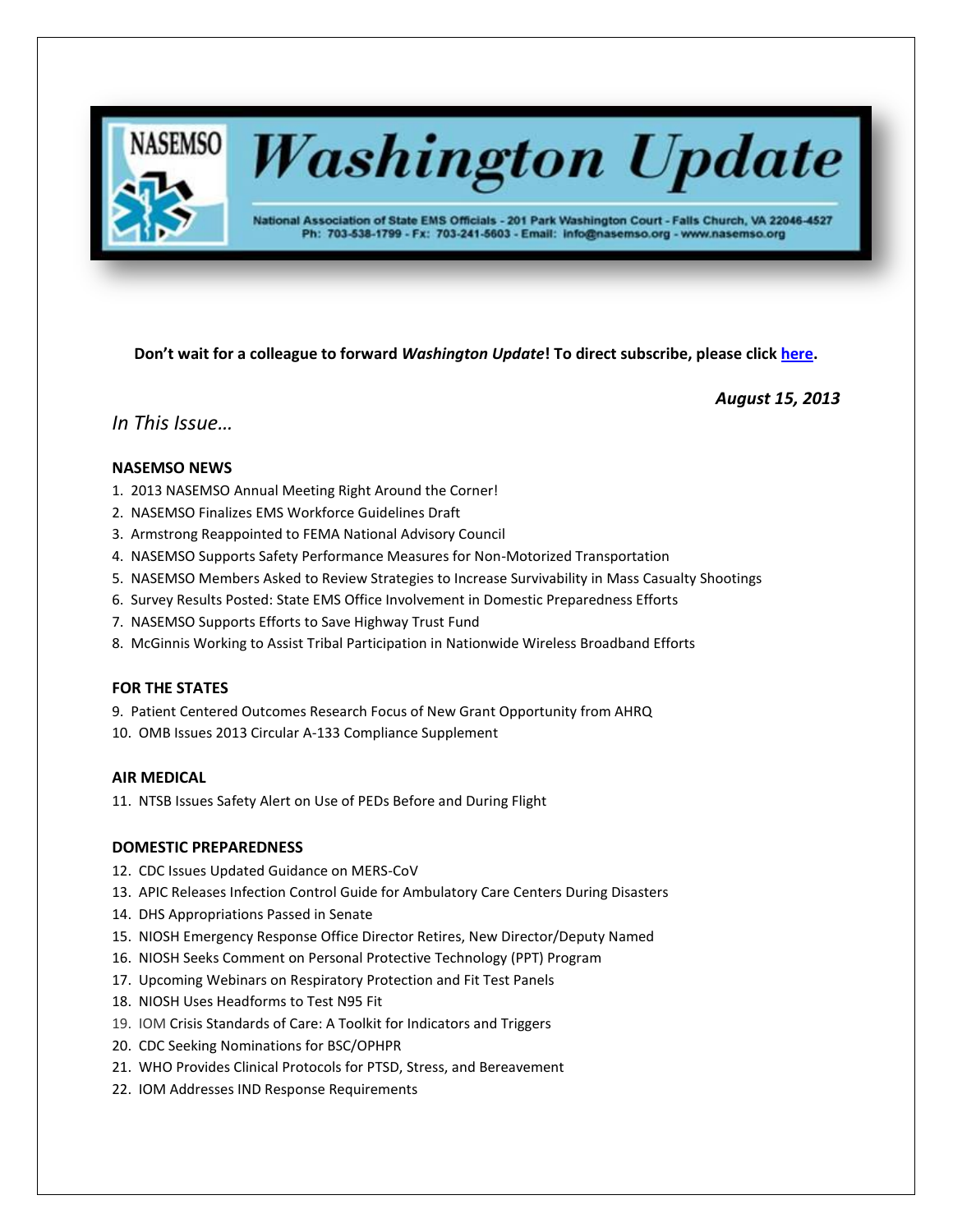- 23. Post-Incident Recovery Considerations of the Health Care Service Delivery Infrastructure
- 24. Senate Hearing on Lessons Learned from Boston Marathon Bombings Posted
- 25. PA Toolkit for Public Health Emergencies that Impact Children
- 26. Wildland Fire Resources Identified
- 27. NASA 'Fire Towers' in Space Watch for Wildfires on the Rise
- 28. CALL FOR NATIONAL WEATHER SERVICE (NWS) SERVICE ASSESSMENT CONSULTANTS
- 29. FEMA Posts AAR on Hurricane Sandy
- 30. National Preparedness Month Toolkit 2013 Now Available
- 31. NAGC Offers Webinar on Crisis Communications

## **EMS HEALTH AND SAFETY**

- 32. A Day All About N95s!
- 33. TWH Program Aims to Improve Occupational Safety and Health

## **MEDICAL DIRECTION**

- 34. NGC Updates Evidence Based Trauma Guidelines from EAST; ASA Guideline on Difficult Airway Management
- 35. Nova Max Glucose Test Strips: Recall May Report False, Abnormally High Blood Glucose Result

#### **PEDIATRIC EMERGENCY CARE**

- 36. Now Available: Archived NHPP Webinar on Pediatric Preparedness for Healthcare Coalitions
- 37. New Studies on Youth Concussions Identify Challenges in Studying the Issue
- 38. New CDC Foundation Concussion Tools Teach Parents about Concussion and Helmet Safety
- 39. NIH Provides Online Course for Alcohol Screening in Youth

#### **TRAUMA**

40. CDC Updates Trends on Firearm Related Homicides and Suicides

## **FEDERAL PARTNERS**

- 41. HHS and DOT Release Draft White Paper on EMS Innovation Opportunities
- 42. GAO Evaluates FDA Oversight in Drug Compounding
- 43. Domestic and Sexual Violence Screening Toolkit Now Available
- 44. Free Online Violence Prevention Training for Nurses Now Available

#### **INDUSTRY NEWS**

- 45. NAEMT Board Revises EMS Code of Ethics
- 46. NFPA Improves Access to Committee Documents and Public Comments

## **JOBS**

47. Position Available: Health Program Supervisor (working title: EMS Education and Compliance Supervisor)

#### **UPCOMING EVENTS**

#### **\*\*\*STATEWIDE EMS CONFERENCES\*\*\***

**\*\*\*National Conferences and Special Meetings\*\*\***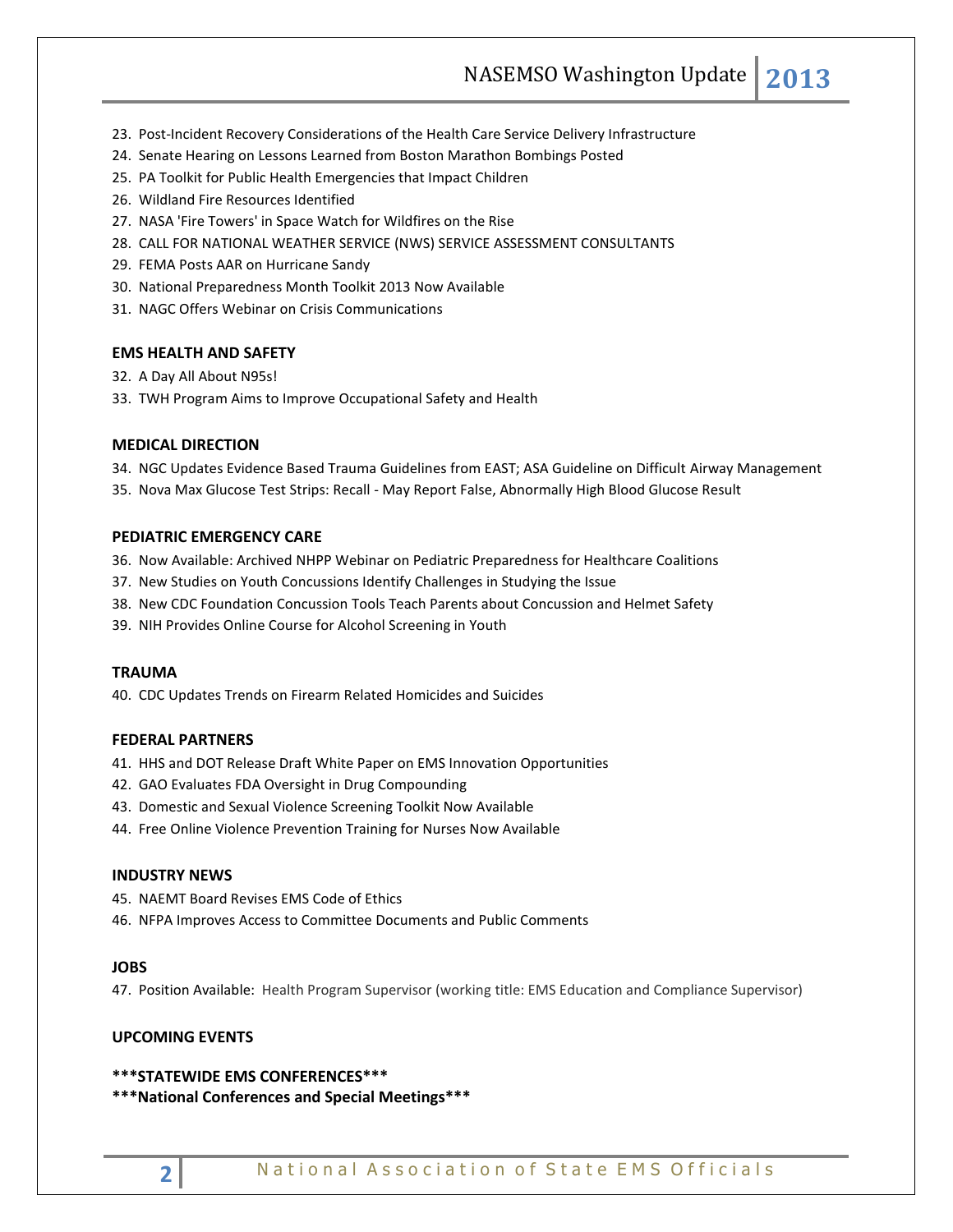#### **1. 2013 NASEMSO Annual Meeting Right Around the Corner!**

Plans are moving into high gear for the 2013 NASEMSO Annual Meeting in Nashville September 16-20!! The Program Schedule and Council Agendas are now posted on the NASEMSO web site and many quality sessions are planned. It's not too late to register!! Our room block at the Gaylord Opryland is nearly sold out – currently rooms are available on all nights of NASEMSO's meeting week except Thursday and Friday (Sept. 19 and 20). If you plan to attend and have not yet booked hotel accommodations, an **overflow block of rooms** has been secured at the Inn at Opryland, which is located across the street from the Gaylord; complimentary shuttle operates between the two hotels. The NASEMSO rate at the Inn at Opryland is \$109 plus tax and is available **until August 23, 2013 or until the NASEMSO room block is sold out –** call 1-615-889-0800 or book on line: [Book your group rate:](http://www.marriott.com/meeting-event-hotels/group-corporate-travel/groupCorp.mi?resLinkData=National%20Association%20of%20State%20EMS%20Officials%5EBNAGI%60EMSEMSA%60109%60USD%60false%609/12/13%609/23/13%608/23/13&app=resvlink&stop_mobi=yes)  [National Association of State EMS Officials.](http://www.marriott.com/meeting-event-hotels/group-corporate-travel/groupCorp.mi?resLinkData=National%20Association%20of%20State%20EMS%20Officials%5EBNAGI%60EMSEMSA%60109%60USD%60false%609/12/13%609/23/13%608/23/13&app=resvlink&stop_mobi=yes) Unfortunately, for anyone wishing to extend their stay on the back end of NASEMSO's meeting, the Inn at Opryland is sold out for several nights beginning September 20. *Special request to those who have Gaylord Opryland reservations***:** If you find that you are unable to attend Annual Meeting, **please don't cancel your room.** Instead, we ask that you contact NASEMSO's Meetings & Exhibit Manager Sue Denston [\(denston@nasemso.org;](mailto:denston@nasemso.org) 703-538-3540) who will assume responsibility for your reservation and instruct the hotel to remove your credit card information from their system and refund your room deposit. Sue is compiling a waiting list of persons who are unable to secure a room at the Gaylord. As members turn over Gaylord reservations to Sue, she will contact wait-listed individuals in the order their names were received*.* [For more information…](https://www.nasemso.org/Meetings/Annual/AnnualMeeting2013.asp)

#### **2. NASEMSO Finalizes EMS Workforce Guidelines Draft**

Wrapping up a two-year project involving national EMS stakeholder organizations, NASEMSO has submitted a final draft of the EMS Workforce Planning and Development Guidelines for State Adoption. NASEMSO proposed to demonstrate at a national level that systematic workforce evaluation and planning is vital for ensuring a robust and capable EMS workforce. This effort will yield state EMS workforce data collection, planning and development guidelines. An invitational National Stakeholder Meeting was held in Washington, DC on July 25, 2013. The draft available includes changes as recommended by the Stakeholder Meeting participants and has been submitted to the National Highway Traffic Safety Administration (NHTSA) for review and approval. More information is available through Dia Gainor, NASEMSO Executive Director, by e-mailin[g dia@nasemso.org.](mailto:dia@nasemso.org) Click here to download th[e Draft EMS Workforce Planning and Development Guidelines for State Adoption.](http://www.nasemso.org/documents/EMS-Workforce-Guidelines-02Aug2013.pdf)

#### **3. Armstrong Reappointed to FEMA National Advisory Council**

Beth Armstrong, Executive Director for the International Association of Emergency Managers and NASEMSO Executive Vice President has been reappointed to the FEMA National Advisory Council (NAC). The NAC is an advisory committee established to ensure effective and ongoing coordination of federal preparedness, protection, response, recovery, and mitigation for natural disasters, acts of terrorism, and other man-made disasters. Members represent the whole community including public health, tribal government and functional and access needs, and provide recommendations on a variety of issues within emergency management to the FEMA Administrator. FEMA received over 500 applications for these positions. Each applicant was carefully considered through an intensive review process that included a membership recommendation panel of senior government officials. Additional information on the NAC, including a list of current members, can be found at [www.fema.gov/national-advisory-council.](http://www.fema.gov/national-advisory-council)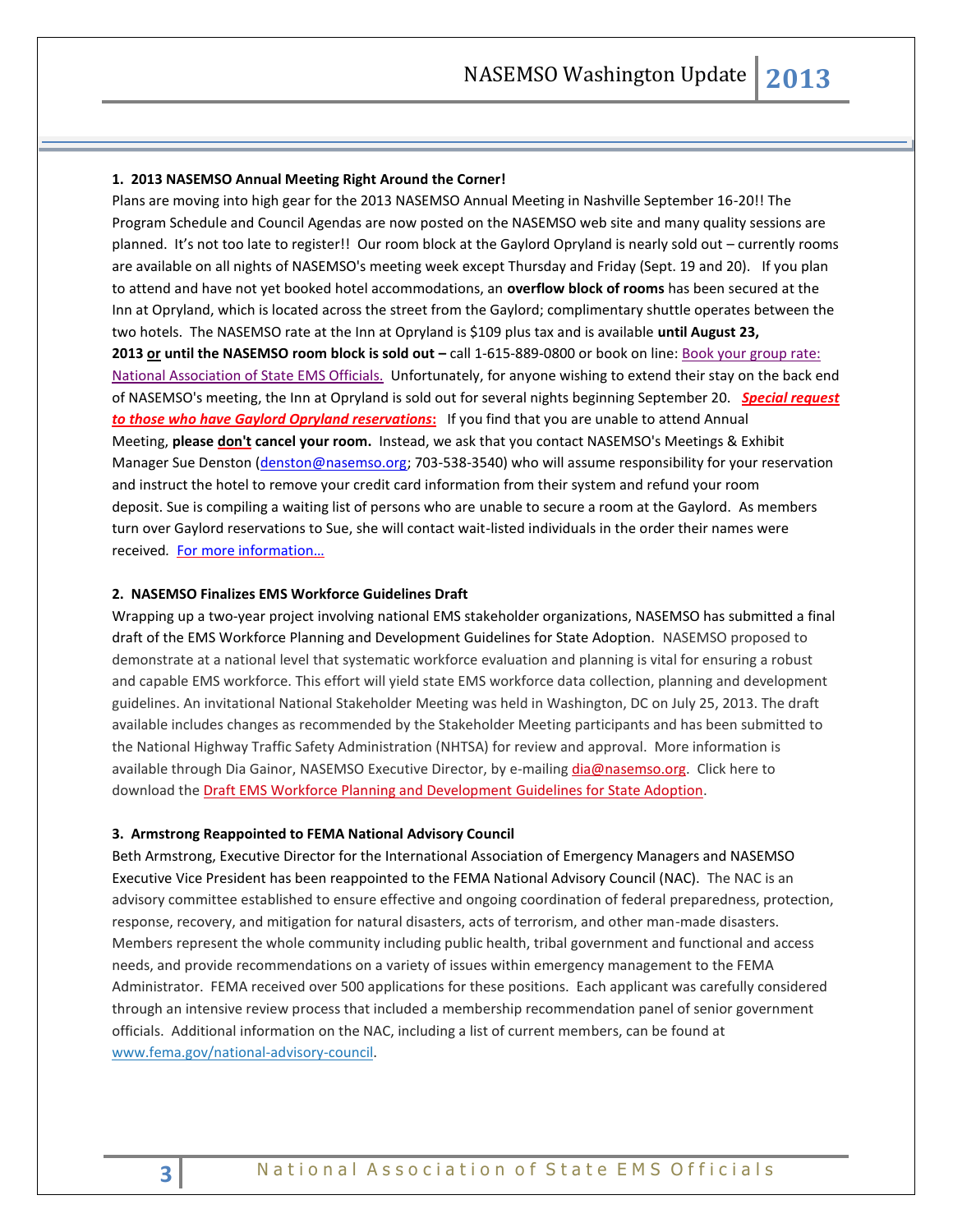#### **4. NASEMSO Supports Safety Performance Measures for Non-Motorized Transportation**

The US Department of Transportation is required to set performance measures on safety under the Moving Ahead for Progress in the 21st Century Act (MAP-21) section 1203(c)(4). A coalition of national organizations committed to the public health has noted that while overall traffic deaths have gone down, the number of bicyclist and pedestrian fatalities has risen for the past two years – both in terms of actual numbers and percentage of overall deaths - from 12 percent of all roadway fatalities in 2008 to nearly 16 percent in 2011. Each year, approximately 700 bicyclists are killed and 52,000 are injured. MAP-21 has nearly doubled the amount of funding available to states for their Highway Safety Improvement Program (HSIP). The National Association of State EMS Officials (NASEMSO) has joined national organizations in a letter urging Transportation Secretary Foxx to establish safety performance measures for non-motorized transportation. Signatories have noted that without safety goals, there will be little incentive for states to target these funds to improve pedestrian and bicyclist safety. The available HSIP funds provided under MAP-21 will allow states to focus some of their funds on bicycle and pedestrian safety without taking away from their safety efforts aimed at other road users.

#### **5. NASEMSO Members Asked to Review Strategies to Increase Survivability in Mass Casualty Shootings**

NASEMSO has an opportunity to review, comment on, and/or endorse the [Hartford Consensus II document.](https://www.nasemso.org/documents/Hartford-Consensus-II-25July2013.pdf) On Apr. 2, 2013, representatives from a select group of public safety organizations, including law enforcement, fire, prehospital care, trauma care and the military, convened in Hartford, Connecticut, to develop consensus regarding strategies to increase survivability in mass casualty shootings. A concept document resulted and became known as the Hartford Consensus. The NASEMSO Board of Directors will be reviewing this document at its August or September Board meetings. Members are encouraged to [review the document](https://www.nasemso.org/documents/Hartford-Consensus-II-25July2013.pdf) and forward any comments to the NASEMSO Medical Directors Council via [Mary Hedges.](mailto:hedges@nasemso.org)

#### **6. Survey Results Posted: State EMS Office Involvement in Domestic Preparedness Efforts**

NASEMSO announces "*State EMS Office Involvement in Domestic Preparedness Efforts*" is a report based upon an assessment of the 56 state and territorial EMS agencies, and is intended to ascertain the extent to which state and territorial EMS offices are represented and supported in ongoing multi-agency coordination for readiness and planning. The report includes sections on: (A) the integration of preparedness and response activities; and (B) funding, including the degree of engagement of state and territorial EMS offices with federal grant resources for preparedness and response activities. [For more information…](https://www.nasemso.org/Projects/DomesticPreparedness/Surveys-Resources.asp)

#### **7. NASEMSO Supports Efforts to Save Highway Trust Fund**

According to the American Road and Transportation Builders Association (ARTBA), revenues for the federal Highway Trust Fund, which supports about half of the nation's highway and bridge improvements, have not been increased in 20 years. As a result, the trust fund has teetered on the edge of insolvency for the past five years. Absent action from Congress means the Highway Trust Fund faces another "fiscal cliff" in 14 months that threatens to eliminate federal highway and transit investment in 2015. This funding crash—and the uncertainty leading up to it—jeopardizes highway and traffic safety improvements, state transportation funding, and other programs at the US Department of Transportation and National Highway Traffic Safety Administration that are extremely valuable to NASEMSO members. ARTBA has recently unveiled the "Transportation Construction Advocate App," or "TransCon App" that gives individuals in the public and private-sectors a powerful, new tool to communicate with their elected officials about the importance of transportation investment to the U.S. economy and the need to fix the Highway Trust Fund. The app provides users with key information to convey to congressmen and senators while they are home during the August congressional recess, including "Talking Points" about the 90 percent cut the trust fund faces next year, as well as "Facts & Stats" about the industry's economic impact in their state. Read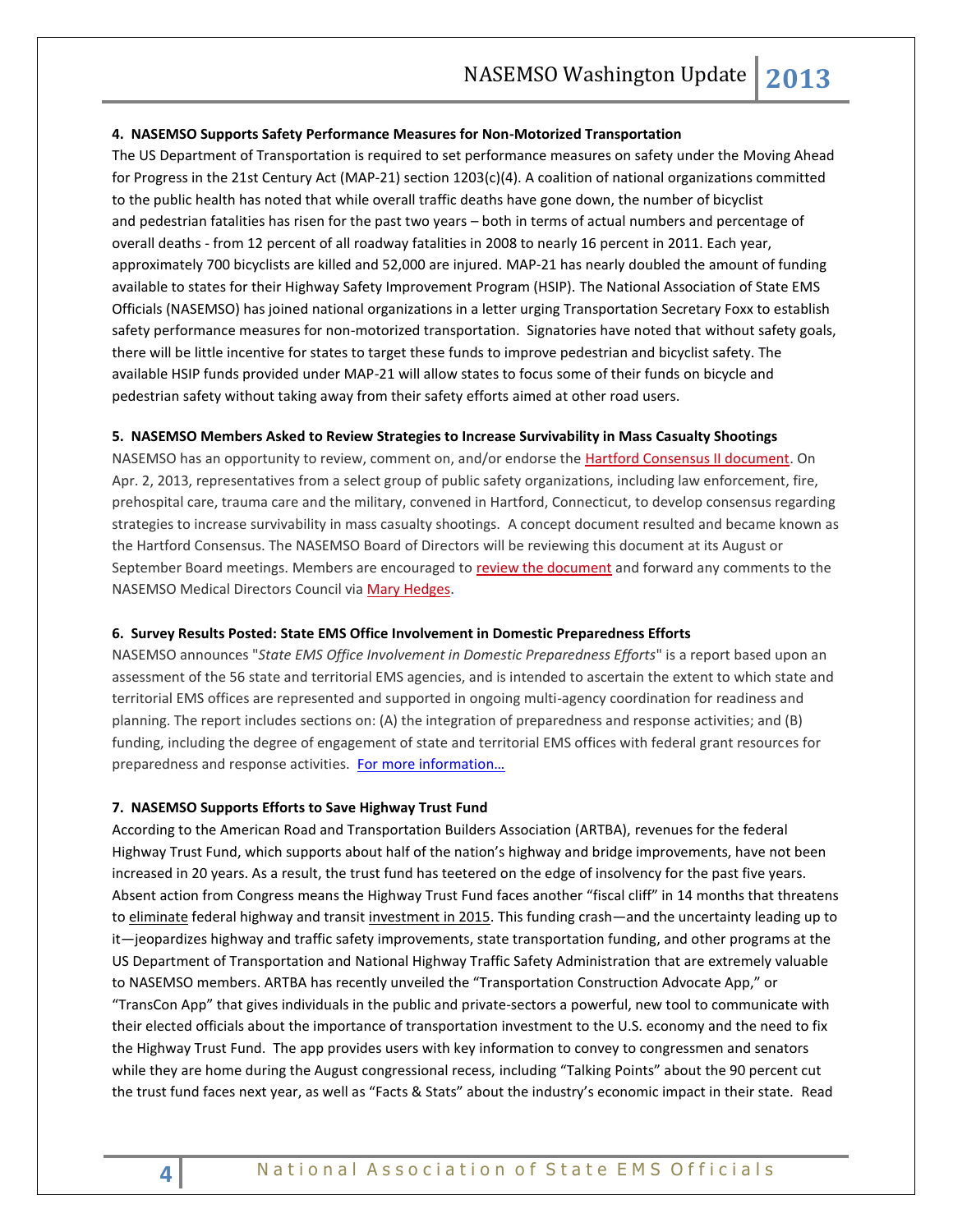[recent testimony](http://www.cbo.gov/sites/default/files/cbofiles/attachments/44434-HighwayTrustFund_Testimony.pdf) from the Congressional Budget Office on the status of the Highway Trust Fund. Click here for more information on the app... The House and Senate are in recess until September 9. Contacting your congressional delegation during the recess will help elevate the need to stabilize federal surface transportation investment and set the stage for future action.

#### **8. McGinnis Working to Assist Tribal Participation in Nationwide Wireless Broadband Efforts**

The First Responder Network Authority (FirstNet) announces that FirstNet Board Member Kevin McGinnis will head the organization's stakeholder outreach with tribes. McGinnis is leading FirstNet outreach and education efforts with the sovereign tribes that have a formal government-to-government relationship with the U.S. government, focusing on gathering tribal requirements, priorities and concerns for design of a nationwide wireless broadband network dedicated to public safety. The network is intended to improve communication among police, firefighters and emergency medical services personnel. FirstNet is working with tribal leaders to assist in identifying public safety priorities, users and infrastructure. FirstNet also will meet with each state individually during the consultation process and has encouraged state governors to include tribal nations in these consultations. McGinnis currently heads North East Mobile Health Services, the largest paramedic service in Maine. He is a nationally recognized advocate for broadband communications within the emergency medical services (EMS) community. He serves as the communications technology representative for five national EMS organizations, including NASEMSO. A member of the Public Safety Alliance, Kevin also is Chair of the SAFECOM Executive Program, the U.S. Dept. of Homeland Security advisory committee on communications interoperability in public safety.

## **9. Patient Centered Outcomes Research Focus of New Grant Opportunity from AHRQ**

State governments are eligible to apply for a new grant opportunity from the Agency for Healthcare Research and Quality (AHRQ). The purpose of this funding opportunity is to disseminate and implement existing evidence for improving the quality of health care delivery. Applicants are required to demonstrate the ability and commitment to leverage the capacities of existing broad-based networks of providers and other key stakeholders in their dissemination and implementation activities. Letters of intent are due August 26, 2013. Fore more information on *RFA-HS-14-003 Disseminating Patient Centered Outcomes Research To Improve Healthcare Delivery (R18) Agency for Health Care Research and Quality — Department of Health and Human Services*, click [here.](http://grants.nih.gov/grants/guide/rfa-files/RFA-HS-14-003.html)

#### **10. OMB Issues 2013 Circular A-133 Compliance Supplement**

The Office of Management and Budget (OMB) recently released the [2013 Circular A-133 Compliance Supplement.](http://www.whitehouse.gov/omb/circulars/a133_compliance_supplement_2013?elq=50fe79da9aa84435a5fec8a7689d4190&elqCampaignId=7472) Recipients of federal grants should refer to the supplement to stay in compliance with federal requirements. This year's supplement includes four new programs and three programs with changed titles. In addition, programs under Catalog of Federal Domestic Assistance 15.000 are now administered by the Bureau of Indian Education rather than the Bureau of Indian Affairs, and the section's title was changed to "BIA/BIE Cross-Cutting Section." The supplement also identifies 23 deleted programs, many of which were American Reinvestment and Recovery Act programs that were completed or had reduced funding to the point that they no longer met the single audit threshold. Under the compliance requirements, OMB modified "Procurement and Suspension and Debarment" with updates and suggested audit procedures for testing compliance. Some federal programs or offices may have authorized recipients to use the new \$150,000 simplified acquisition threshold. Although it has not been changed in government-wide financial assistance policy, the formal revision is anticipated by the end of the year under OMB's grants reform initiative. OMB revised the "Reporting" compliance requirement to address issues related to the Federal Funding Accountability and Transparency Act. It also made other various amendments and updates.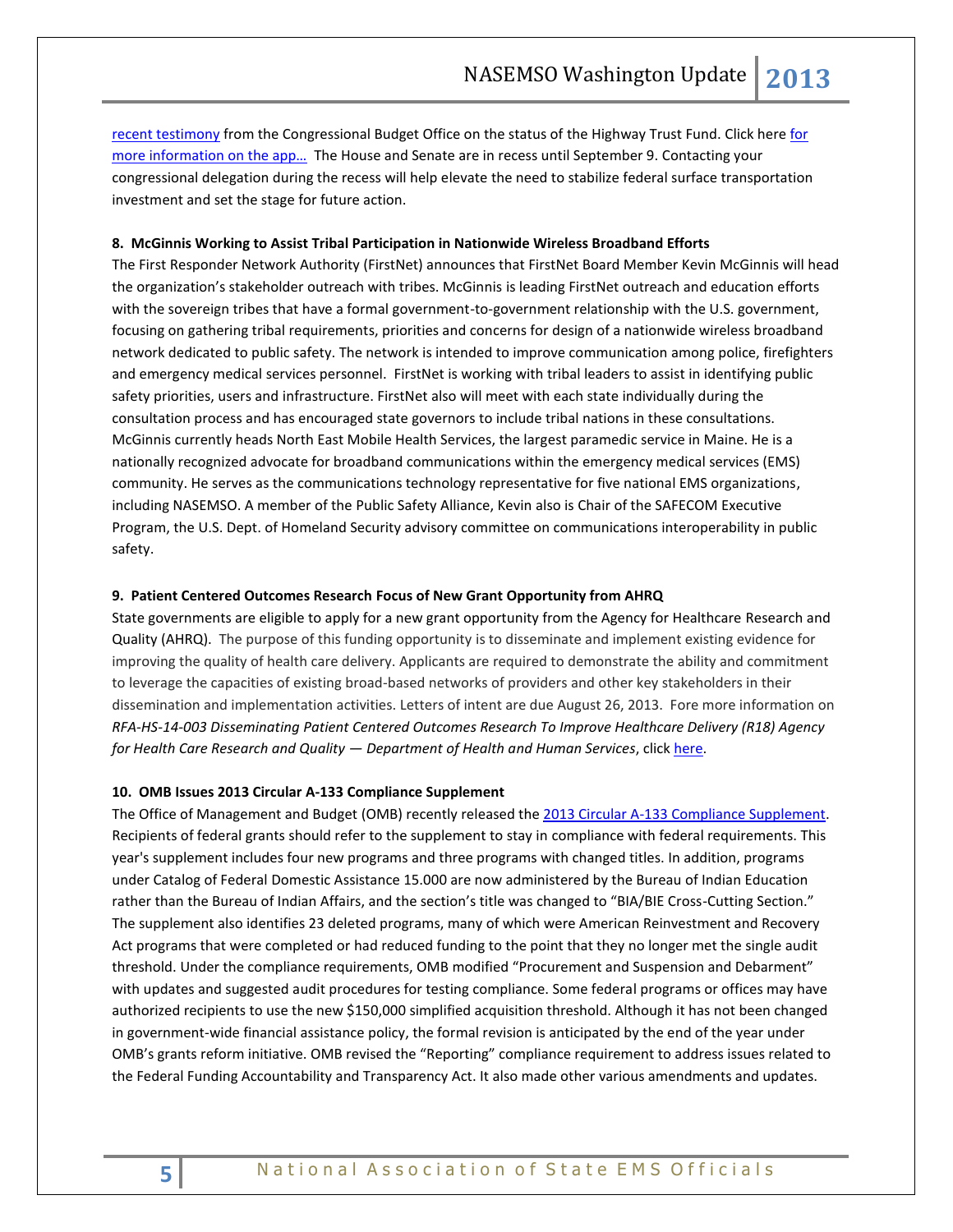#### **11. NTSB Issues Safety Alert on Use of PEDs Before and During Flight**

The National Transportation Safety Board (NTSB) has issued a safety alert encouraging anyone engaged in flight activities to avoid the nonoperational use of portable electronic devices (PEDs) before and during flight. Citing an air medical crash that killed all occupants in 2011, the NTSB warns that use of PEDs can divert attention from activities necessary for safe operations, both in the air and on the ground. PED-related distraction has played a role, or at least been present, in accidents involving improper fuel management, loss of positional awareness, loss of automation mode awareness, collision with obstacles, and loss of control. For more information...

## **12. CDC Issues Updated Guidance on MERS-CoV**

The Centers for Disease Control and Prevention (CDC) has issued a new advisory via its Health Alert Network, "Notice to Healthcare Providers and Public Health Officials: Updated Guidance for the Evaluation of Severe Respiratory Illness Associated with Middle East Respiratory Syndrome Coronavirus (MERS-CoV)." *To date, no cases have been reported in the United States. The purpose of this health update is 1) to provide updated guidance to healthcare providers and state and local health departments regarding who should be tested for MERS-CoV infection, 2) to make them aware of changes to CDC's "probable case" definition, and 3) to clarify what specimens should be obtained when testing for MERS-CoV. [For more information…](http://emergency.cdc.gov/HAN/han00352.asp)*

#### **13. APIC Releases Infection Control Guide for Ambulatory Care Centers During Disasters**

When disasters strike, the threat of infection spikes, especially if overwhelmed hospitals have to rely on surgical centers to help handle the influx of patients. A fre[e downloadable guide](http://apic.org/Resource_/TinyMceFileManager/Emergency_Prep/2013_Ambulatory_Care_during_Disasters_FINAL.pdf) from the Association for Professionals in Infection Control and Epidemiology (APIC) is designed to help ambulatory care centers prepare for disasters and prevent the spread of infection by developing and implementing an emergency management plan. The 112-page guide, *Infection Prevention for Ambulatory Care Centers During Disasters*, includes recommendations on operational expansion, program planning, patient scheduling, triage and surveillance, and occupational health issues.

## **14. DHS Appropriations Passed in Senate**

On July 18, 2013 the Senate Appropriations Committee passed the FY2014 Department of Homeland Security Appropriations Act. The bill provides \$1.502 billion for state and local preparedness grant programs, \$38 million above the pre-sequester FY2013 level. The bill rejects the Administration's proposed consolidation of state and local FEMA grants into a National Preparedness Grant Program. The Department of Homeland Security (DHS) Office of Health Affairs received \$128 million, including \$88million for the BioWatch program. For more [information…](http://www.appropriations.senate.gov/news.cfm?method=news.view&id=a6a266d5-e4c0-4125-a793-553174ce524a)

#### **15. NIOSH Emergency Response Office Director Retires, New Director/Deputy Named**

CAPT James Spahr is stepping down as the associate director of the NIOSH Emergency Preparedness and Response Office (EPRO) in preparation for his retirement from the U.S. Public Health Service Commissioned Corps in October of 2013 after a distinguished 30-year career. Effective July 15, CDR Lisa Delaney has been appointed NIOSH EPRO associate director. Also on July 15, CAPT Renee Funk assumed the duties of the NIOSH EPRO deputy associate director.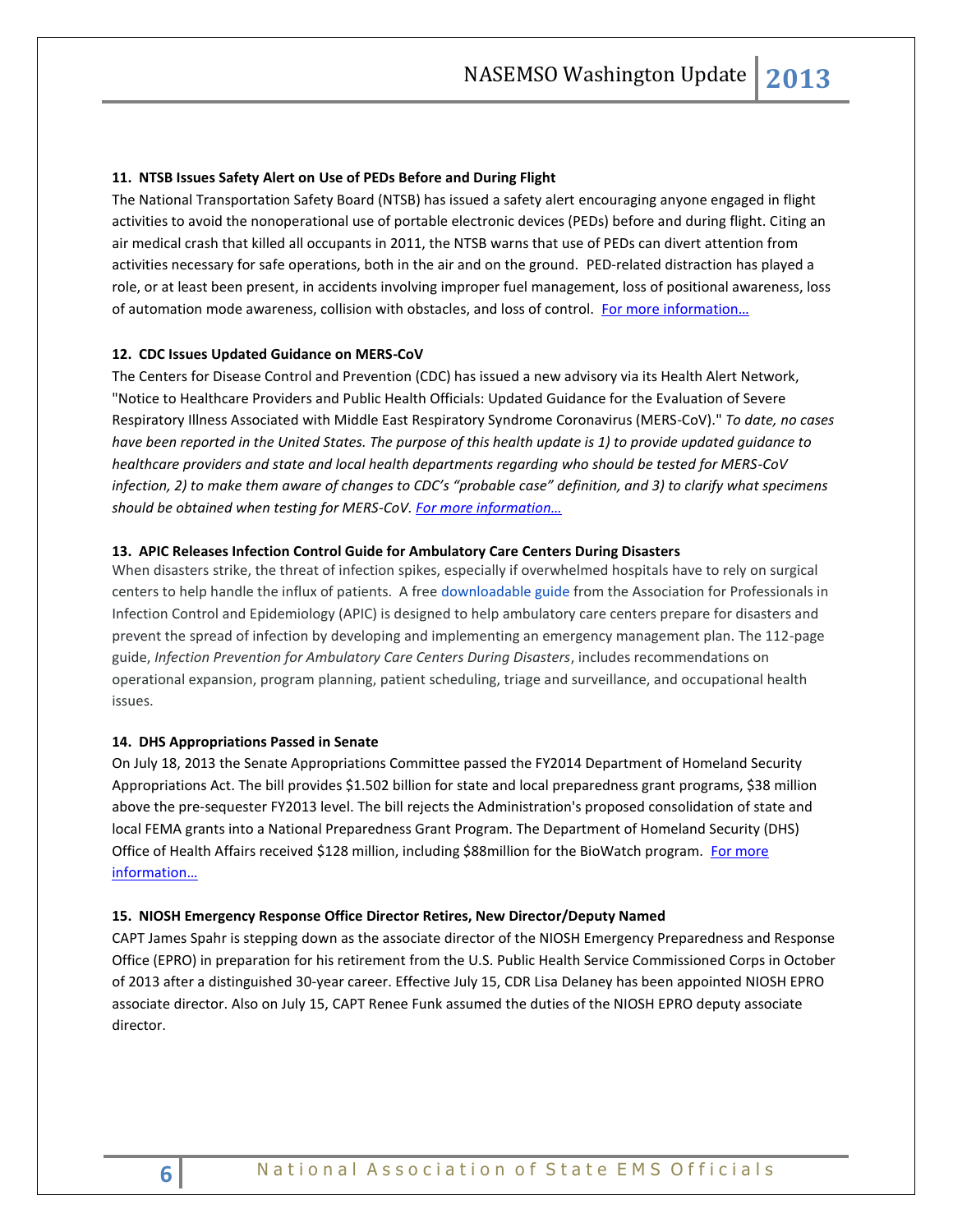#### **16. NIOSH Seeks Comment on Personal Protective Technology (PPT) Program**

The National Institute for Occupational Safety and Health (NIOSH) of the Centers for Disease Control and Prevention (CDC) announces the availability of a document titled ''Framework for Setting the NIOSH PPT Program Action Plan for Healthcare Worker Personal Protective Equipment: 2013–2018'', now available for public comment a[t http://www.regulations.gov.](http://www.regulations.gov/) Comments are sought in three specific areas:

1. Proposed use of the 2011 IOM report recommendations as the basis for the 12 overarching recommendations and 36 activities in next revision of theaction plan;

2. Proposed use of improving healthcare worker PPE compliance as the overarching goal for prioritization; and

3. Specific actions that NIOSH and the NIOSH PPT program should take to address the proposed recommendations.

Comments must be received by Friday, September 13, 2013. For more information...

#### **17. Upcoming Webinars on Respiratory Protection and Fit Test Panels**

NIOSH will host a webinar on August 20, from 1:00 to 3:00 EDT. This webinar, Variability of Respirator Fit Test Panels—NIOSH Study Results, Part 2, will provide attendees further opportunity to discuss the information presented in Part 1 on July 23. This webinar will include further information concerning implementation of subject panels for NIOSH certification of respirators. Pre-registration is required. Go to <http://www.cdc.gov/NIOSH/npptl/resources/certpgmspt/meetings/08202013/>

In related news, NIOSH and the University of IOWA's Heartland Center for Occupational Safety and Health will host a webinar on August 27 on respiratory protection: How to Best Protect from Workplace Exposures. The objectives of this webinar include sharing recent clinical events and related research findings on breaches in respiratory protective compliance as well as suggested strategies to reinforce healthcare workers' proper use of respiratory protection. The webinar will begin at 11:30 and is open to all who wish to participate. To register, or for more information, go to [https://www.magnetmail.net/events?93104ab26d](https://www.magnetmail.net/events?93104ab26dce4e45885cb0df5bc78cdda) ce4e45885cb0df5bc78cdda.

## **18. NIOSH Uses Headforms to Test N95 Fit**

Over three million Americans are required to wear respirators in their workplaces. In order to strive for the highest level of protection, ongoing research is essential for learning more about the factors that affect how respirators fit to the face. As part of this pursuit, the National Institute for Occupational Safety and Health (NIOSH) has developed a new robotic manikin headform for respirator fit evaluation research. Use of advanced headforms will greatly expand the opportunities for research into respirator inward leakage, which includes the penetration of particles through the filter itself combined with the leakage around the faceseal. This technology has the potential to aid in respirator design and contribute to the advancement of respirator certification and consensus standards. NIOSH is focusing on certified N95 filtering facepiece respirators (FFRs) for the initial fit evaluation research using the advanced headform. NIOSH-approved N95 respirators are commonly used in the healthcare industry to reduce exposure to respiratory pathogens such as influenza and Mycobacterium tuberculosis. The robotic advanced headform performs head movements, as well as the lip and jaw movements of speech, in order to simulate a respirator fit test. The dimensions of the robotic advanced headform were derived from a large-scale NIOSH-led study of facial measurements of U.S. respirator wearers. For more information...

#### **19. IOM Crisis Standards of Care: A Toolkit for Indicators and Triggers**

Disasters and public health emergencies can stress health care systems to the breaking point and disrupt delivery of vital medical services. During such crises, hospitals and long-term care facilities may be without power; trained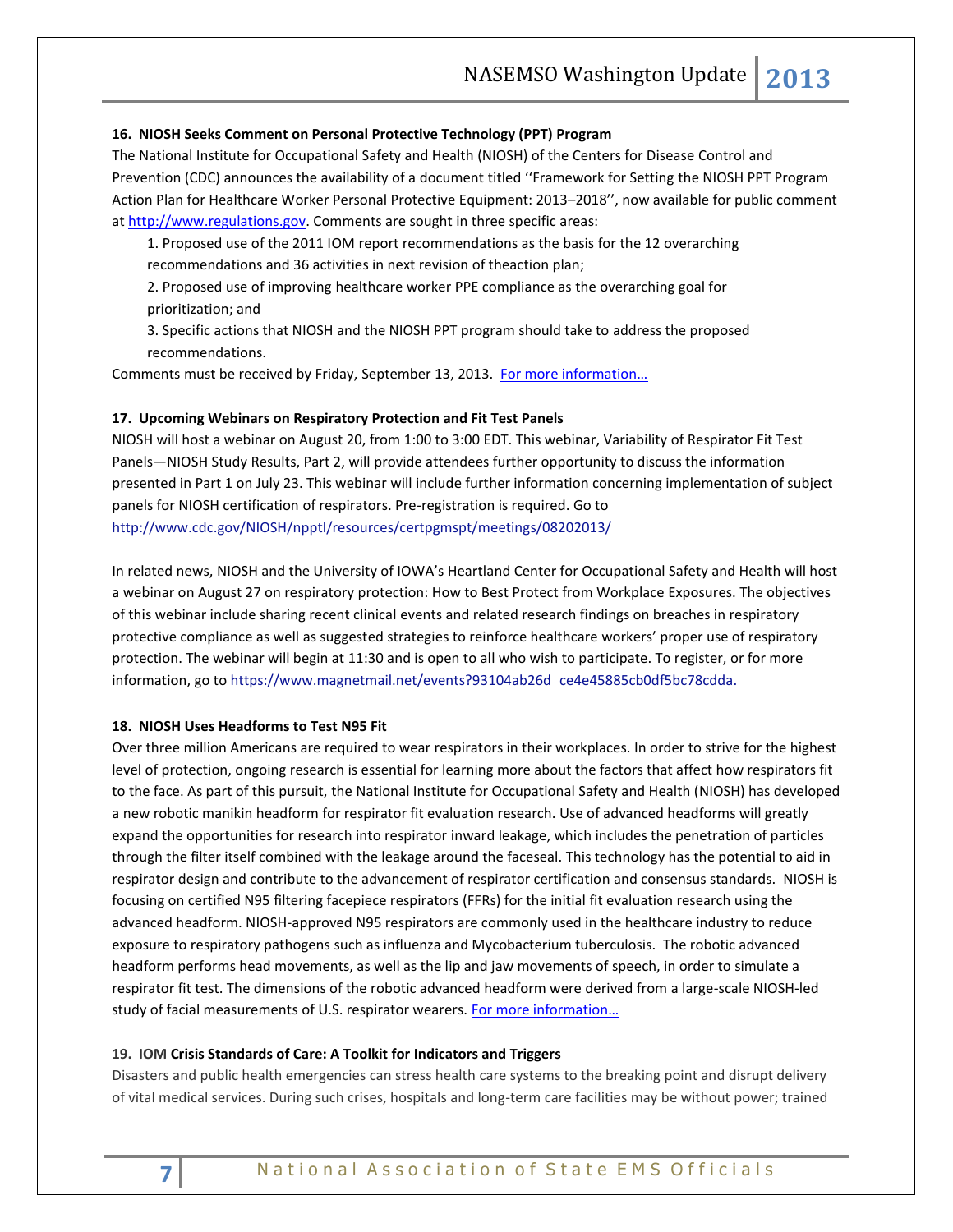staff, ambulances, medical supplies, and beds could be in short supply; and alternate care facilities may need to be used. Planning for these situations is necessary to provide the best possible health care during a crisis. The Institute of Medicine's (IOM) reports on crisis standards of care contain key concepts, guidance, and practical resources to help actors across the emergency response system develop plans for crisis standards of care and response to a catastrophic disaster. The resources in report may be used by federal, state, and local governments; public health agencies; emergency medical services; emergency management and public safety agencies; hospitals; and out-of-hospital health care organizations and agencies. This report examines indicators and triggers that guide the implementation of crisis standards of care and provides a discussion toolkit to help stakeholders establish indicators and triggers for their own communities. For more information...

#### **20. CDC Seeking Nominations for BSC/OPHPR**

The Centers for Disease Control and Prevention (CDC) is soliciting nominations for possible membership on the Board of Scientific Counselors, Office of Public Health Preparedness and Response (BSC, OPHPR). CDC provides technical assistance and resources to state and local public health agencies to support their efforts to build prepared and resilient communities. CDC provides subject-matter expertise and assistance for domestic and global surveillance, laboratory, occupational health and epidemiology functions, and health threats including anthrax, smallpox, influenza and other infectious diseases, food-borne illness, and radiation, among others. OPHPR leads the agency's preparedness and response activities by providing strategic direction, support, and coordination for activities across CDC as well as with local, state, tribal, national, territorial, and international public health partners. The deadline for nominations is November 15, 2013. [For more information…](https://www.federalregister.gov/articles/2013/06/11/2013-13737/request-for-nominations-of-candidates-to-serve-on-the-board-of-scientific-counselors-office-of-the)

#### **21. WHO Provides Clinical Protocols for PTSD, Stress, and Bereavement**

The World Health Organization (WHO) is releasing new clinical protocols and guidelines to health-care workers for treating the mental health consequences of trauma and loss. WHO's "Mental Health Global Action Program (mhGAP)" was developed in 2008 to scale-up care for mental, neurological and substance use disorders with simple treatment protocols that can be offered by primary health-care doctors and nurses. Now, WHO is extending this program by including care for post-traumatic stress disorder (PTSD), acute stress and bereavement within its global program. Using the new protocol, which is co-published with the United Nations High Commissioner for Refugees (UNHCR), primary health-care workers can offer basic psychosocial support to refugees as well as people exposed to trauma or loss in other situations. Types of support offered can include psychological first aid, stress management and helping affected people to identify and strengthen positive coping methods and social supports. This new mhGAP module on Conditions Specifically Related to Stress by WHO and UNHCR contains assessment and management advice related to acute stress, post-traumatic stress and grief in non-specialized health settings. For more information...

#### **22. IOM Addresses IND Response Requirements**

Earlier this year, in partnership with the National Association of County and City Health Officials (NACCHO), the Institute of Medicine's (IOM) Forum on Medical and Public Health Preparedness for Catastrophic Events hosted a workshop that focused on key response requirements faced by local and regional public health and health care systems in response to an improvised nuclear device (IND) detonation. Topics discussed at the workshop included understanding the differences between types of radiation incidents and the implications of an IND attack on outlying communities as well as the roles of regional health care coalitions in coordination of health care response. A new document *-- Nationwide Response Issues After an Improvised Nuclear Device Attack: Medical and Public Health Considerations for Neighboring Jurisdictions - Workshop Summary* is now available from the IOM. [For more](http://www.iom.edu/Reports/2013/Nationwide-Response-Issues-After-an-Improvised-Nuclear-Device-Attack.aspx)  [information…](http://www.iom.edu/Reports/2013/Nationwide-Response-Issues-After-an-Improvised-Nuclear-Device-Attack.aspx)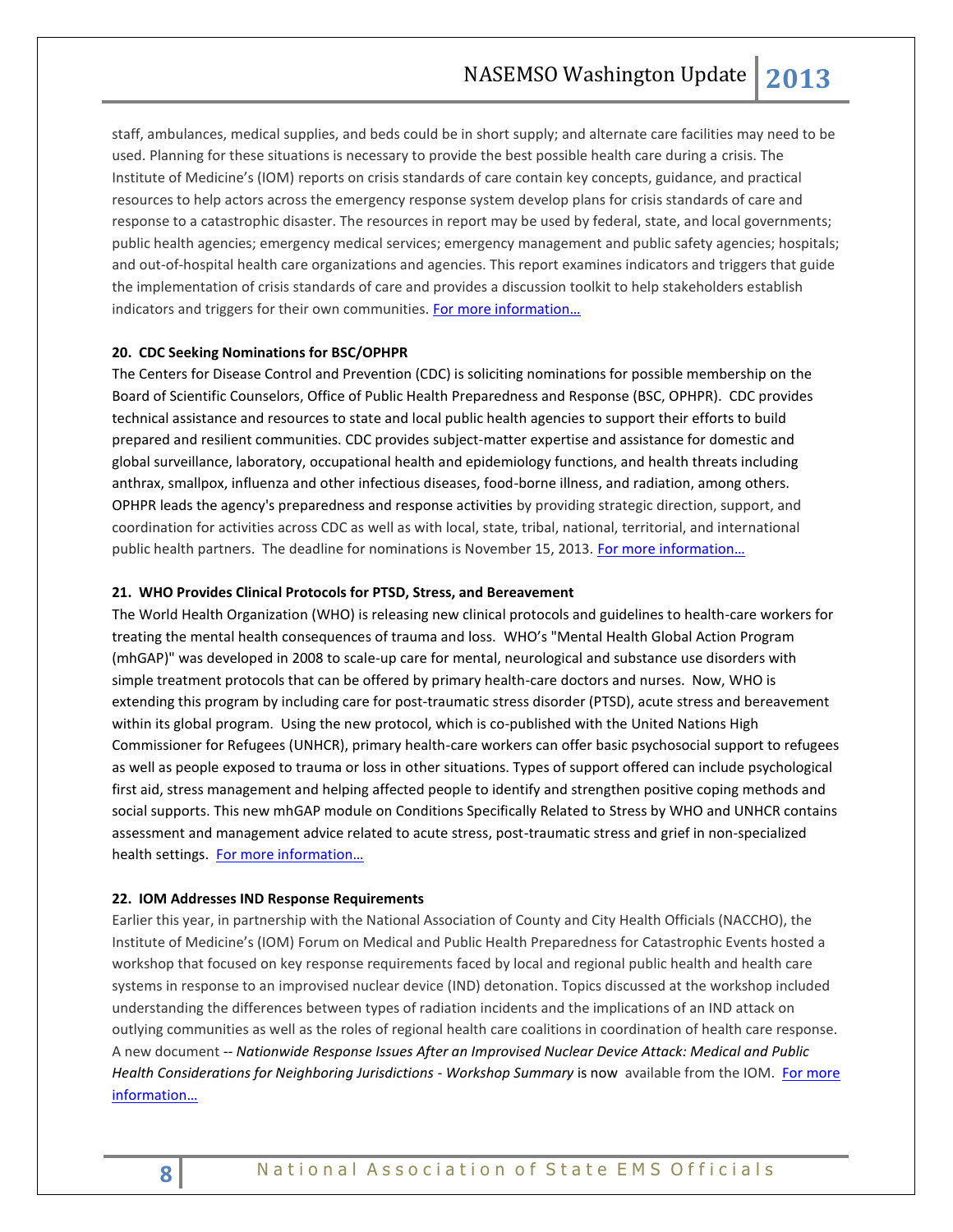## **23. Post-Incident Recovery Considerations of the Health Care Service Delivery Infrastructure**

The IOM Forum on Medical and Public Health Preparedness for Catastrophic Events sponsored a town hall session at the 2012 Public Health Preparedness Summit, held February 21-24 in Anaheim, CA. The session focused on sustaining health care delivery beyond the initial response to a disaster and facilitating the full long-term recovery of the local health care delivery systems. While the local communities impacted by a disaster are the first responders and the drivers of long-term recovery, this session also discussed the important supportive roles played by the federal government, the private sector, NGOs, and state officials. A [newly released](http://www.iom.edu/Reports/2012/Post-Incident-Recovery-Considerations-of-the-Health-Care-Service-Delivery-Infrastructure.aspx) document summarizes the session.

#### **24. Senate Hearing on Lessons Learned from Boston Marathon Bombings Posted**

The proceedings and related testimony of a recent hearing by the US Senate Committee on Homeland Security and Governmental Affairs-- *Lessons Learned from the Boston Marathon Bombings: Preparing for and Responding to the*  Attack are now available for viewing [here.](http://www.hsgac.senate.gov/hearings/lessons-learned-from-the-boston-marathon-bombings-preparing-for-and-responding-to-the-attack) Witnesses included:

- Richard Serino, Deputy Administrator of the Federal Emergency Management Agency (FEMA)
- Kurt Schwartz, Undersecretary for Homeland Security and Emergency Management of the Commonwealth of Massachusetts
- Edward Davis, Commissioner of the Boston Police Department and
- Arthur Kellermann, RAND Corporation.

FEMA Deputy Administrator Serino noted that Boston was well-prepared for the attack because of the federal investment in preparedness and response. He noted "It was years of planning, years of training, years of purchasing the right equipment for the right people at the right time, and it saved lives." RAND's Kellerman said that Boston should not be viewed as a test case for domestic terrorism response because Boston is unique in having seven trauma centers and that level of resource cannot be replicated around the country.

#### **25. PA Toolkit for Public Health Emergencies that Impact Children**

The Pennsylvania Department of Health in collaboration with the American Academy of Pediatrics, and Drexel University School of Public Health has developed the *Communications Toolkit for Public Health Emergencies that Impact Children: Resources for Pediatric Practices, Schools, and Childcare Programs. This toolkit includes* communication checklists on disaster medicine and public health topics related to children's health issues for pediatric practices, schools, and child care settings. Also included are templates and guidelines for developing fact sheets, phone scripts, text messages, and social media messages. For more information...

#### **26. Wildland Fire Resources Identified**

Many, many thanks to the University of Utah Burn Center for sharing a new resource document: *Wildland Firefighter: Burn Injury Guidelines for Care* now available on the [NASEMSO web site](https://www.nasemso.org/Projects/DomesticPreparedness/National-InternationalResources.asp). In addition, the Centers for Disease Control and Prevention (CDC) and NIOSH offers the following related information:

[Rhabdomyolysis: What Wildland Fire Fighters Need To Know](http://www.nwcg.gov/branches/pre/rmc/rhabdo2_3-25-11v2_nwcg.pdf) Wildland firefighters are at increased risk for rhabdomyolysis. This document defines rhabdomyolysis, identifies the sign and symptoms and what to do if a fire fighter has symptoms.

[Preventing Heat-related Illness or Death of Outdoor Workers](http://www.cdc.gov/niosh/docs/wp-solutions/2013-143/) The National Institute for Occupational Safety and Health (NIOSH) recommends that employers have a plan in place to prevent heat-related illness. The plan should include hydration (drinking plenty of water), acclimatization (getting used to weather conditions), and schedules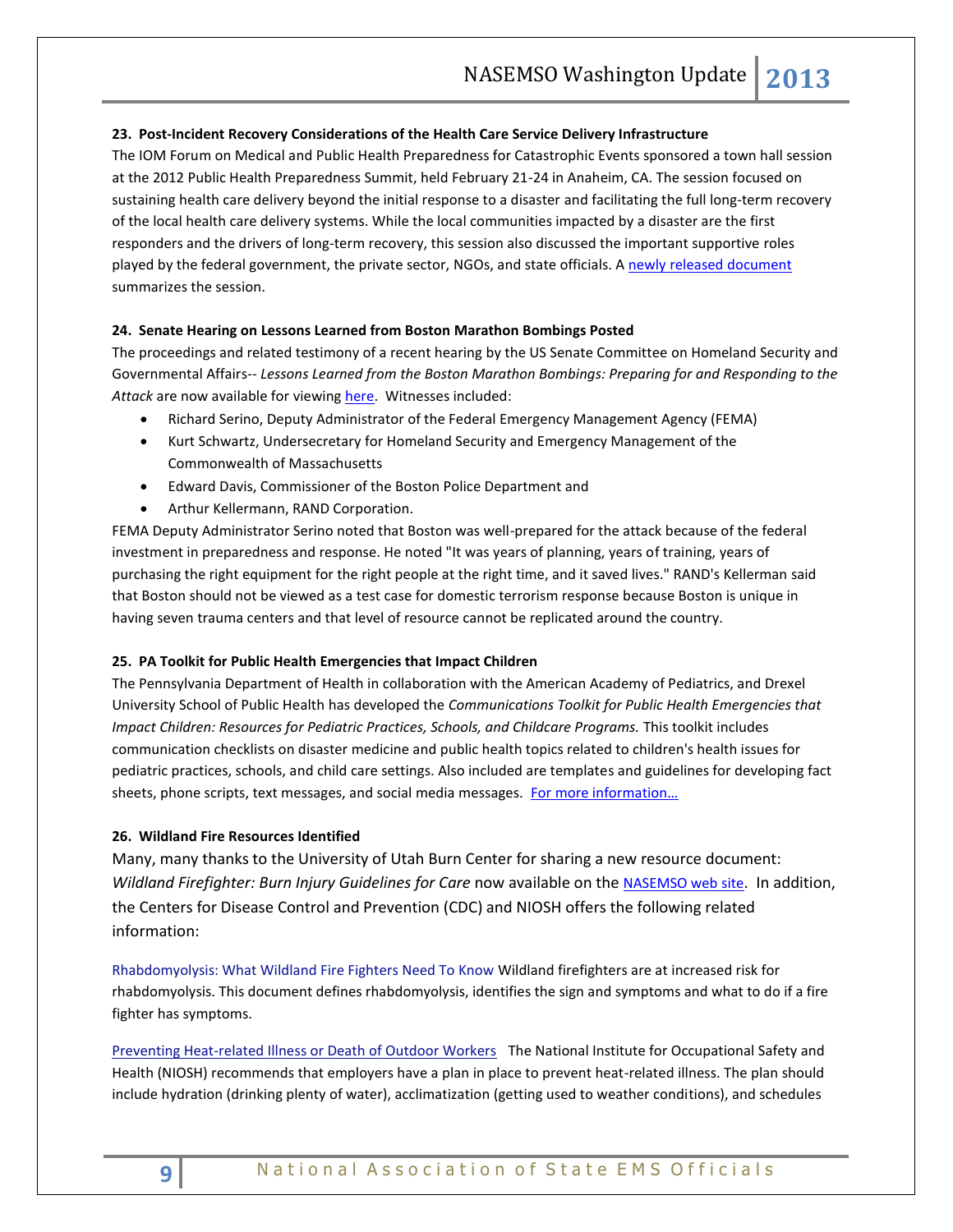that alternate work with rest. Employers should also train workers about the hazards of working in hot environments.

[Worker Safety During Fire Cleanup](http://emergency.cdc.gov/disasters/wildfires/cleanupworkers.asp) CDC Fact Sheet details types of hazards that workers may face during fire clean up efforts, including electrical hazards, carbon monoxide poisoning, musculoskeletal hazards, heat stress, hazardous materials, & confined spaces.

#### [Preventing Fire Fighter Fatalities Due to Heart Attacks and Other Sudden Cardiovascular Events](http://www.cdc.gov/niosh/docs/2007-133/) NIOSH

recommends that fire departments and fire fighters follow established medical screening guidelines, adopt risk reduction measures during fire fighting operations, and develop and participate in comprehensive wellness/fitness programs.

[Hazard ID: Fire Fighters Exposed to Electrical Hazards During Wildland Fire Operations](http://www.cdc.gov/niosh/docs/2002-112/) NIOSH investigated two separate incidents in 1999 in which fire fighters died or were seriously injured from exposures to electricity while fighting wildland fires.

#### **27. NASA 'Fire Towers' in Space Watch for Wildfires on the Rise**

As the western United States enters what is typically the most active time of its fire season, scientists, firefighters and residents are keeping close watch on what's burning – not just this year, but over the long term. As temperatures warm and weather patterns change, scientists from NASA, universities and other government agencies are putting their satellite observation and computer modeling capabilities to work. Circling the globe every 99 minutes, the two MODIS sensors provide four daily observations of active fires that are relayed to forest managers worldwide. The coordinates of active fires detected by MODIS are sent by text message, often within an hour after the satellite overpass, so agencies responsible for land management can assess ongoing fire activity and respond accordingly. According to the USGS, the newest generation of climate models project drier conditions that likely will cause increased fire activity across the United States in coming decades. These changes are likely to come in a number of different forms, including longer fire seasons, larger areas at risk of wildfire, and an increase in the frequency of extreme events—years like 2012 in the western United States. A study published by Morton and colleagues this year suggests that the increase in burned area across the United States may already be underway. [For computer animations and more information on fire monitoring from space…](http://www.nasa.gov/content/goddard/nasa-fire-towers-in-space-watch-for-wildfires-on-the-rise/#.UglhuhbJDzJ)

## **28. CALL FOR NATIONAL WEATHER SERVICE (NWS) SERVICE ASSESSMENT CONSULTANTS**

The National Weather Service (NWS) is looking for social scientist consultants to join our network of professionals and subject matter experts, and to be consultants to service assessment teams. Assessment teams are comprised of NOAA/NWS experts, but may also include experts from other government agencies or from other weather enterprise entities. The NWS conducts Service Assessments to evaluate its performance after significant hydrometeorological, oceanographic, or geological events resulting in warning or other operational activities. Assessments may be initiated when one or more of the following criteria are met:

- Major economic impact on a large area or population
- Multiple fatalities or numerous serious injuries
- Extensive national public interest or media coverage
- Unusual level of attention to NWS performance

Assessment teams evaluate activities before, during, and after events to determine the usefulness and efficacy of NWS products and services. Finally, the team generates a report, which serves as an evaluative tool used to identify and share best practices in operations and procedures, and to identify and address service deficiencies. The goal of the activity is for the NWS to continuously improve its services to the nation. The NWS will provide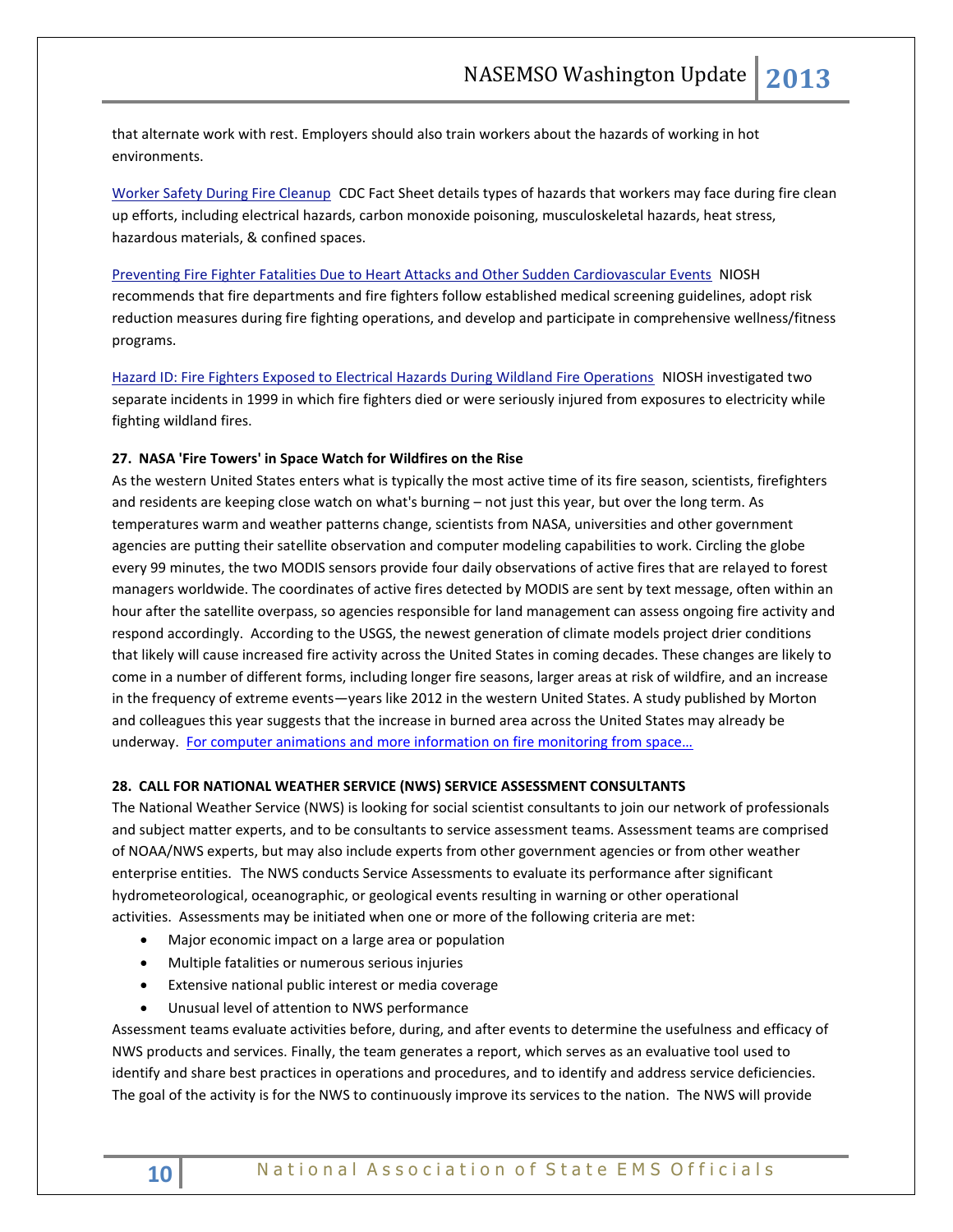travel expenses including food and lodging while on-site. If you are interested and potentially available, or have questions, please contact Vankita Brown at [vankita.brown@noaa.gov.](mailto:vankita.brown@noaa.gov)

## **29. FEMA Posts AAR on Hurricane Sandy**

The Federal Emergency Management Agency has recently released an After-Action Report (AAR) on Hurricane Sandy. The AAR reviews all aspects of the Agency's preparations for, immediate response to, and initial recovery from, the October 2012 storm. The response and recovery from Hurricane Sandy provided a significant test of FEMA's capabilities and those of its whole community partners. The final AAR document identifies both strengths and areas for improvement and provides recommendations for future response and recovery efforts. For more infor[mation…](http://www.fema.gov/media-library/assets/documents/33772?id=7906)

#### **30. National Preparedness Month Toolkit 2013 Now Available**

The 2013 National Preparedness Month (NPM) Toolkit is here! The 2013 Toolkit includes suggestions for activities and events that state, local, tribal and territorial governments, business, non-governmental organizations, and community organizations can use to promote NPM. This toolkit also includes templates and drafts of newsletter articles, blogs, posters, and other collateral material that you are able to use in various outreach efforts. Join the [National Preparedness Community](http://community.fema.gov/) and download the 2013 National Preparedness Month Toolkit now!

## **31. NAGC Offers Webinar on Crisis Communications**

The National Association of Government Communicators (NAGC) offers a look at how collaboration can help government communicators paint a clear picture for their constituents in an upcoming webinar on Wednesday, August 21, 2013 2-3 pm EDT. The webinar will cover:

- Crisis communications strategies
- Collaboration at the departmental, internal and external levels
- Identifying the attributes of an effective crisis communications team
- Understanding how many people and how much time should be allocated per person during a crisis
- Defining the triggers that should mobilize the crisis communications personnel
- Establishing drills that provide opportunities for the team to learn to respond to a crisis in real time
- Developing your plan in 60 minutes or less
- Case studies from Memphis/Shelby County

Registration is \$25 for NAGC Members and 50 for non-members. For more information, email

[info@nagconline.org.](mailto:info@nagconline.org)

#### **32. A Day All About N95s!**

It's that time of year again! This September 5 will be the National Institute for Occupational Safety and Health's (NIOSH) second N95 Day! For the best N95 resources, tune in to NIOSH's social media, including the NIOSH Facebook page, on Twitter @NPPTL, and the NIOSH Science Blog. This year, we are particularly excited to host a webinar on how to emphasize a learning environment to enhance compliance and proper use of N95 respirators. In this webinar NIOSH will be debunking myths regarding respirator use. For more on how to sign up for the webinar, as well information on other N95 Day goodies, visit NIOSH via our social media channels like twitter (https://twitter.com/npptl.)

#### **33. TWH Program Aims to Improve Occupational Safety and Health**

In June 2011, NIOSH launched the Total Worker Health™ (TWH™) Program as an evolution of the NIOSH Steps to a Healthier US. Workforce and the NIOSH WorkLife Initiatives, TWH™ is defined as a **strategy integrating**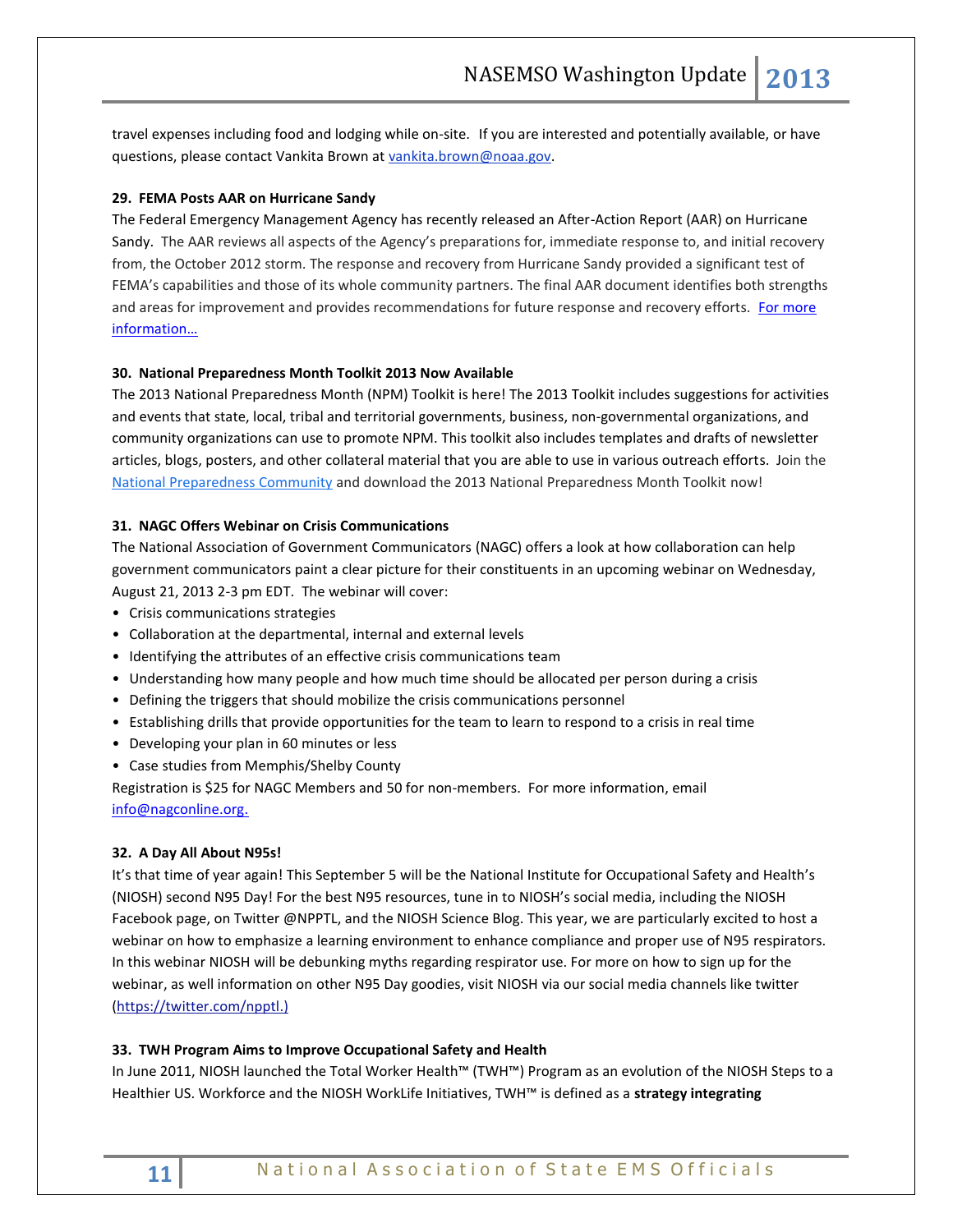**occupational safety and health protection with health promotion to prevent worker injury and illness and to advance worker health and well-being**. The TWH™ Program supports the development and adoption of groundbreaking research and best practices of integrative approaches that address health risk from both the work environment (physical and organizational) and individual behavior. NIOSH defines [Total Worker Health™](http://www.cdc.gov/niosh/twh/) (TWH™) as an organizational strategy that integrates occupational safety and health protection with health promotion to prevent worker injury and illness and to advance health and well-being. Persons interested in encouraging improved EMS practitioner health are strongly encouraged to download CDC's "[Worksite Health ScoreCard](http://www.cdc.gov/dhdsp/pubs/docs/HSC_Manual.pdf)" - a tool to assist employers in identifying gaps in health promotion programs, and to prioritize high-impact strategies for health promotion at worksites on a range of health topics such as organizational supports, stress management, depression, and physical activity.

#### **34. NGC Updates Evidence Based Trauma Guidelines from EAST; ASA Guideline on Difficult Airway Management**

The National Guideline Clearinghouse (NGC) is a public resource for evidence-based clinical practice guidelines. NGC is an initiative of the [Agency for Healthcare Research and Quality \(AHRQ\),](http://www.ahrq.gov/) U.S. Department of Health and Human Services. NGC was originally created by AHRQ in partnership with the American Medical Association and the American Association of Health Plans (now America's Health Insurance Plans [AHIP]). The NGC mission is to provide physicians and other health professionals, health care providers, health plans, integrated delivery systems, purchasers, and others an accessible mechanism for obtaining objective, detailed information on clinical practice guidelines and to further their dissemination, implementation, and use. The Eastern Association for the Surgery of Trauma (EAST) has updated and/or developed the following evidence-based guidelines:

- [Clinical practice guideline: red blood cell transfusion in adult trauma and critical care.](http://links.govdelivery.com/track?type=click&enid=ZWFzPTEmbWFpbGluZ2lkPTIwMTMwNzI5LjIxNTY1ODIxJm1lc3NhZ2VpZD1NREItUFJELUJVTC0yMDEzMDcyOS4yMTU2NTgyMSZkYXRhYmFzZWlkPTEwMDEmc2VyaWFsPTE3NzAyOTkwJmVtYWlsaWQ9a3JvYmluc29uQGFzbWlpLm5ldCZ1c2VyaWQ9a3JvYmluc29uQGFzbWlpLm5ldCZmbD0mZXh0cmE9TXVsdGl2YXJpYXRlSWQ9JiYm&&&107&&&http://guideline.gov/content.aspx?f=rss&id=43779&osrc=12)
- [Guidelines for prehospital fluid resuscitation in the injured patient.](http://links.govdelivery.com/track?type=click&enid=ZWFzPTEmbWFpbGluZ2lkPTIwMTMwNzI5LjIxNTY1ODIxJm1lc3NhZ2VpZD1NREItUFJELUJVTC0yMDEzMDcyOS4yMTU2NTgyMSZkYXRhYmFzZWlkPTEwMDEmc2VyaWFsPTE3NzAyOTkwJmVtYWlsaWQ9a3JvYmluc29uQGFzbWlpLm5ldCZ1c2VyaWQ9a3JvYmluc29uQGFzbWlpLm5ldCZmbD0mZXh0cmE9TXVsdGl2YXJpYXRlSWQ9JiYm&&&108&&&http://guideline.gov/content.aspx?f=rss&id=43782&osrc=12)
- [Screening for blunt cardiac injury: an Eastern Association for the Surgery of Trauma practice management](http://links.govdelivery.com/track?type=click&enid=ZWFzPTEmbWFpbGluZ2lkPTIwMTMwNzI5LjIxNTY1ODIxJm1lc3NhZ2VpZD1NREItUFJELUJVTC0yMDEzMDcyOS4yMTU2NTgyMSZkYXRhYmFzZWlkPTEwMDEmc2VyaWFsPTE3NzAyOTkwJmVtYWlsaWQ9a3JvYmluc29uQGFzbWlpLm5ldCZ1c2VyaWQ9a3JvYmluc29uQGFzbWlpLm5ldCZmbD0mZXh0cmE9TXVsdGl2YXJpYXRlSWQ9JiYm&&&109&&&http://guideline.gov/content.aspx?f=rss&id=43780&osrc=12)  [guideline.](http://links.govdelivery.com/track?type=click&enid=ZWFzPTEmbWFpbGluZ2lkPTIwMTMwNzI5LjIxNTY1ODIxJm1lc3NhZ2VpZD1NREItUFJELUJVTC0yMDEzMDcyOS4yMTU2NTgyMSZkYXRhYmFzZWlkPTEwMDEmc2VyaWFsPTE3NzAyOTkwJmVtYWlsaWQ9a3JvYmluc29uQGFzbWlpLm5ldCZ1c2VyaWQ9a3JvYmluc29uQGFzbWlpLm5ldCZmbD0mZXh0cmE9TXVsdGl2YXJpYXRlSWQ9JiYm&&&109&&&http://guideline.gov/content.aspx?f=rss&id=43780&osrc=12) *This updates a previously published guideline summary.*
- [Screening for thoracolumbar spinal injuries in blunt trauma: an Eastern Association for the Surgery of Trauma](http://links.govdelivery.com/track?type=click&enid=ZWFzPTEmbWFpbGluZ2lkPTIwMTMwNzI5LjIxNTY1ODIxJm1lc3NhZ2VpZD1NREItUFJELUJVTC0yMDEzMDcyOS4yMTU2NTgyMSZkYXRhYmFzZWlkPTEwMDEmc2VyaWFsPTE3NzAyOTkwJmVtYWlsaWQ9a3JvYmluc29uQGFzbWlpLm5ldCZ1c2VyaWQ9a3JvYmluc29uQGFzbWlpLm5ldCZmbD0mZXh0cmE9TXVsdGl2YXJpYXRlSWQ9JiYm&&&110&&&http://guideline.gov/content.aspx?f=rss&id=43781&osrc=12)  [practice management guideline.](http://links.govdelivery.com/track?type=click&enid=ZWFzPTEmbWFpbGluZ2lkPTIwMTMwNzI5LjIxNTY1ODIxJm1lc3NhZ2VpZD1NREItUFJELUJVTC0yMDEzMDcyOS4yMTU2NTgyMSZkYXRhYmFzZWlkPTEwMDEmc2VyaWFsPTE3NzAyOTkwJmVtYWlsaWQ9a3JvYmluc29uQGFzbWlpLm5ldCZ1c2VyaWQ9a3JvYmluc29uQGFzbWlpLm5ldCZmbD0mZXh0cmE9TXVsdGl2YXJpYXRlSWQ9JiYm&&&110&&&http://guideline.gov/content.aspx?f=rss&id=43781&osrc=12)

In related news, *[Practice guidelines for management of the difficult airway: an updated report by the American](http://www.guideline.gov/content.aspx?f=rss&id=43897&osrc=12)  [Society of Anesthesiologists Task Force on Management of the Difficult Airway](http://www.guideline.gov/content.aspx?f=rss&id=43897&osrc=12)* has been updated by the American Society of Anesthesiologists (ASA). For these updated Guidelines, a review of studies used in the development of the previous update was combined with new studies published from 2002–2012. The scientific assessment of these Guidelines was based on evidence linkages or statements regarding potential relationships between clinical interventions and outcomes. A related algorithm is available [here.](http://airwayeducation.homestead.com/ASA.html)

## **35. Nova Max Glucose Test Strips: Recall - May Report False, Abnormally High Blood Glucose Result**

Nova Diabetes Care initiated a voluntary recall of 21 lots of the Nova Max Glucose Test Strips distributed both in the USA and outside the continental USA. Nova Max Plus glucose meter kits that include test strips from the recalled lots are also included in this voluntary recall. The company has recently determined that some of the blood glucose test strips contained within the indicated Nova Max Glucose Test Strip lots and Nova Max Plus glucose meter kits may report a false, abnormally high blood glucose result. A false abnormally high blood glucose result could, under certain conditions, result in an insulin dosing error that could lead to a serious health risk requiring immediate medical attention. EMS Medical Directors are advised that units could be dispatched to patient scenarios where confusion exists regarding a test strip reading. For more information...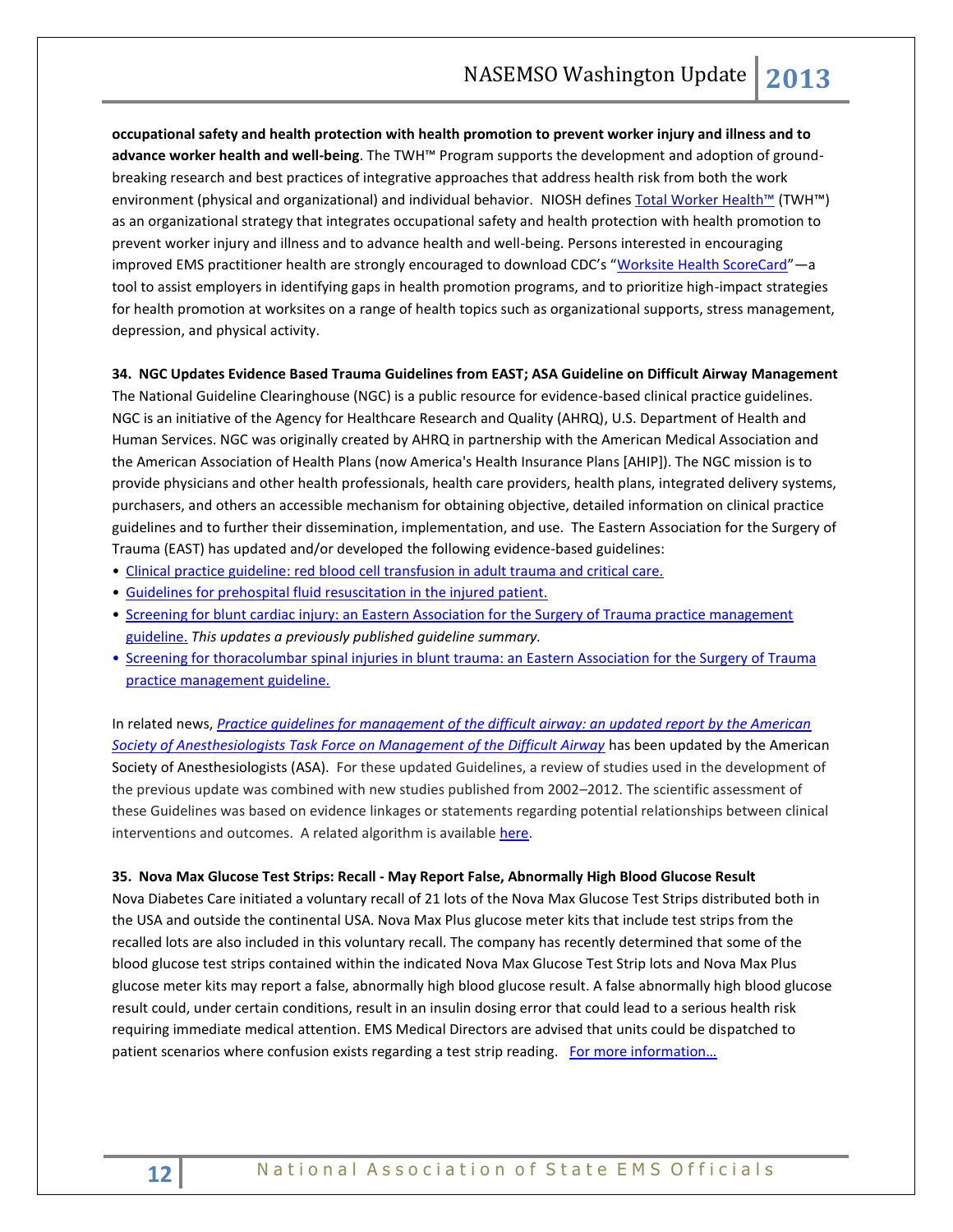#### **36. Now Available: Archived NHPP Webinar on Pediatric Preparedness for Healthcare Coalitions**

The June 30, 2013 Pediatric Preparedness for Healthcare Coalitions webinar hosted by the National Healthcare Preparedness Programs is now available. The goal of this webinar was to provide information and identify resources that Coalition partners can use to strengthen the pediatric component within each of their Healthcare Preparedness Program's healthcare capabilities. Dr. Elizabeth Edgerton, Branch Chief, EMS for Children and Injury and Violence Prevention was a featured speaker discussing improving the emergency care system for America's children. For more information...

#### **37. New Studies on Youth Concussions Identify Challenges in Studying the Issue**

According to the *Scientific American*, a long overdue and growing body of research on concussions is providing today's young athletes, parents and coaches with more information about identifying and treating head injuries but not all of that research is reliable. For instance, one new study on youth concussions offers valuable information about recovery time, whereas potentially flawed conclusions in a second new study illustrate one of the biggest challenges in studying youth concussions—missed diagnoses. [For more information…](http://www.scientificamerican.com/article.cfm?id=concussions-studies-butt-heads)

#### **38. New CDC Foundation Concussion Tools Teach Parents about Concussion and Helmet Safety**

The CDC Foundation and the Centers for Disease Control and Prevention have launched a new "*Heads Up"* website and app. New resources provide an important tool for parents and coaches who play a key role in helping to keep kids and teens safe from concussion and other serious brain injuries. The Centers for Disease Control and Prevention (CDC) has also created two free online courses – one for health care professionals and another for youth and high school sports coaches, parents, athletes – that provide important information on preventing, recognizing, and responding to a concussion. For more information...

#### **39. NIH Provides Online Course for Alcohol Screening in Youth**

A new online training course will help health care professionals conduct fast, evidence-based alcohol screening and brief intervention with youth. The National Institute on Alcohol Abuse and Alcoholism (NIAAA), part of the National Institutes of Health, produced the course jointly with Medscape, a leading provider of online continuing medical education. The course presents three engaging case scenarios of youth at different levels of risk for alcoholrelated harm. The scenarios illustrate a streamlined, 4-step clinical process outlined in Alcohol Screening and Brief Intervention for Youth: A Practitioner's Guide. NIAAA produced the guide in 2011 in collaboration with the American Academy of Pediatrics (AAP), which recommends screening all adolescents regarding alcohol use. [For](http://www.nih.gov/news/health/aug2013/niaaa-12.htm)  [more information…](http://www.nih.gov/news/health/aug2013/niaaa-12.htm)

#### **40. CDC Updates Trends on Firearm Related Homicides and Suicides**

According to the Centers for Disease Control and Prevention (CDC), firearm homicides declined and firearm suicides increased between 2006 and 2010 — continuing longer-term trends — according to an analysis of national data published in MMWR. This includes 3,397 firearm homicides and 1,548 firearm suicides among persons aged 10–19 years; the firearm homicide rate for this age group was slightly above the all-ages rate. During 2009–2010, there were more than 22,000 firearm homicides (3.7 per 100,000 residents) and 38,000 firearm suicides (7.0 per 100,000) across the U.S. Some 85% of victims were male. People aged 10 to 19 years had higher rates of firearm homicide and lower rates of firearm suicide than those of other ages. Most major metropolitan areas had higher firearm homicide rates and lower firearm suicide rates than the national average. Rates varied widely among metropolitan areas, with the highest firearm homicide rate in the New Orleans area (19 per 100,000) and the highest firearm suicide rate in the Las Vegas area (11.4 per 100,000). For more information...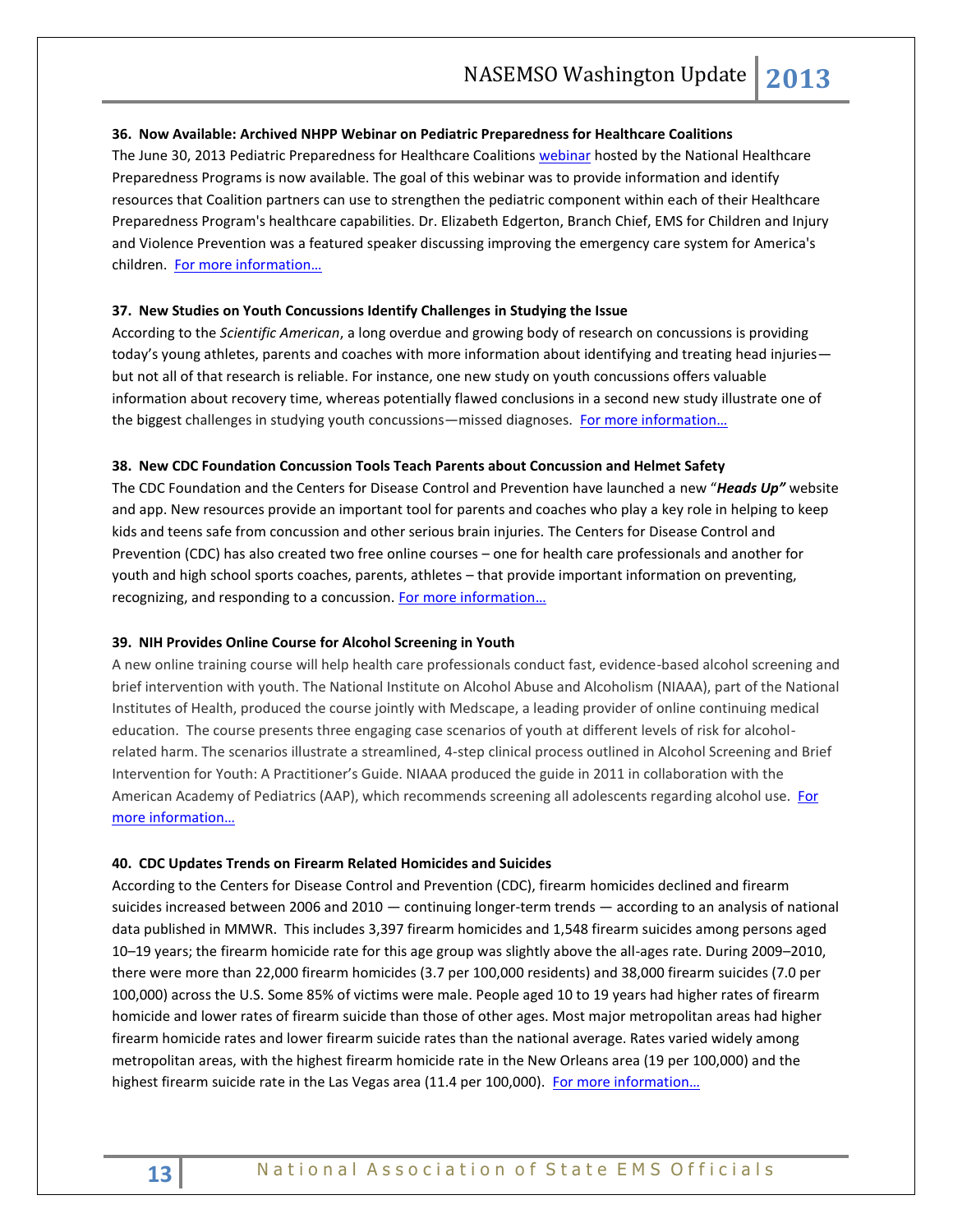#### **41. HHS and DOT Release Draft White Paper on EMS Innovation Opportunities**

The National Highway Traffic Safety Administration (NHTSA), the Health Resources & Services Administration (HRSA) and the Office of the Assistant Secretary for Preparedness and Response (ASPR) at HHS have jointly collaborated on the development of a draft white paper that presents one example model of the potential for cost savings if EMS systems adopted protocols and strategies to innovatively triage and treat patients. The draft white paper, "Innovation Opportunities for Emergency Medical Services," can be [downloaded here.](https://www.nasemso.org/documents/EMS-Innovation-White-Paper-Draft.pdf) The draft paper and model concept will be helpful as local, regional, tribal, and state EMS and health system planners prepare frameworks, options and funding strategies for innovative collaboration among health providers. Readers are encouraged to review the white paper and to provide the agencies with comments, suggestions or additional data. Comments on the draft paper can be submitted to [nhtsa.ems@dot.gov.](mailto:nhtsa.ems@dot.gov)

## **42. GAO Evaluates FDA Oversight in Drug Compounding**

Drug compounding is the process by which a pharmacist combines, mixes, or alters ingredients to create a drug tailored to the medical needs of an individual. An outbreak of fungal meningitis in 2012 linked to contaminated compounded drugs has raised concerns about state and federal oversight of drug compounding. GAO was asked to update its 2003 testimony on drug compounding. Specifically, this report addresses (1) the status of FDA's authority to oversee drug compounding, and the gaps, if any, between state and federal authority; (2) how FDA has used its data and authority to oversee drug compounding; and (3) the actions taken or planned by states or national pharmacy organizations to improve oversight of drug compounding. GAO reviewed relevant statutes and guidance; reviewed FDA data; and interviewed officials from FDA, national pharmacy organizations, and four states with varied geography, population, and pharmacy regulations. The Government Accountability Office (GAO) has released a new letter report addressing these issues. *Drug Compounding: Clear Authority and More Reliable Data Needed to Strengthen FDA Oversight*, GAO-13-702, July 30. A related podcast is also available. [For more](http://www.gao.gov/products/GAO-13-702)  [information…](http://www.gao.gov/products/GAO-13-702)

#### **43. Domestic and Sexual Violence Screening Toolkit Now Available**

**T**he U.S. Preventive Services Task Force issued new recommendations to support screening and response to intimate partner violence, also known as domestic violence, and recommended that health plans provide the service in February 2013. The National Health Resource Center on Domestic Violence has created a new toolkit that offers health care providers and advocates for victims tools to prepare a clinical practice to address domestic and sexual violence. The toolkit includes screening instruments; sample scripts for providers; patient and provider education resources; and strategies for forging partnerships between health care and domestic and sexual violence programs. Find more [information and access the toolkit.](http://www.healthcaresaboutipv.org/)

#### **44. Free Online Violence Prevention Training for Nurses Now Available**

In 2012, the Healthcare and Social Assistance (HCSA) sector was amongst the largest industry sectors in the U.S. employing an estimated 19.4 million workers (13.5% of the total workforce). On average, over the last decade, U.S. healthcare workers have accounted for two-thirds of the nonfatal workplace violence injuries in all industries involving days away from work. Healthcare workers face the risk of both physical violence and non-physical violence, such as verbal abuse, on the job. These numbers represent only the assaults that resulted in time away from work and not the less severe physical injuries or the psychological trauma that HCSA workers experience from workplace violence. Additionally, these data only capture the reported incidents. The literature suggests that the number of assaults reported by healthcare workers is greatly underreported. NIOSH and its partners recognized the lack of workplace violence prevention training available to nurses and other healthcare workers. To address this need, NIOSH and healthcare stakeholders, including nursing and labor organizations, academic groups,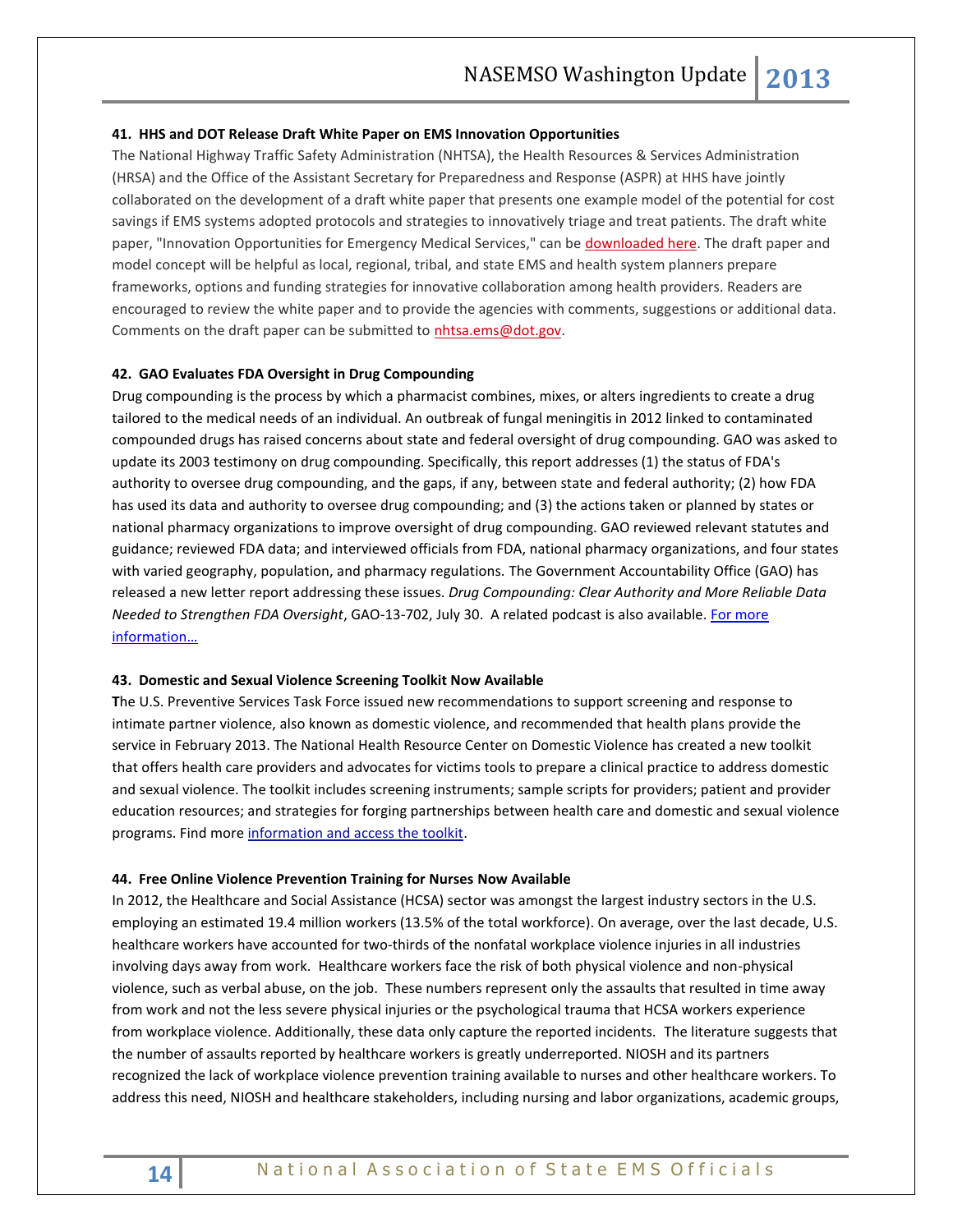other government agencies, and Vida Health Communications, Inc. developed a new free on-line course aimed at training nurses in recognizing and preventing workplace violence. The course also encourages nurses to become proactive in working with their employers to prevent violence in the healthcare setting. The multi-media training incorporates text, videos depicting workplace violence incidents, testimonials from real nurses, and module quizzes. Nurses can also receive free continuing education credits for completing the online course. The course is available on the [NIOSH website.](http://www.cdc.gov/niosh/topics/violence/training_nurses.html)

## **45. NAEMT Board Revises EMS Code of Ethics**

The NAEMT Board of Directors recently approved several revisions to the professional Code of Ethics for EMS Practitioners adopted by the NAEMT in 1978. President Don Lundy appointed a special committee to review and update the code. The proposed revisions were reviewed and approved by the NAEMT Board on June 15, 2013. View the revised Code of Ethics for EMS Practitioners [here.](http://www.naemt.org/about_us/emtoath.aspx)

## **46. NFPA Improves Access to Committee Documents and Public Comments**

The National Fire Protection Association (NFPA) has added the capability for anyone (public access) to "View Public Inputs" and "View Public Comments" after all public inputs and public comments have been emulated and proofread. Starting with the Annual 2015 cycle (other than NFPA 1730 which has a public input closing date of 9/9/2013), NFPA has posted "View Public Inputs" links on the doc info pages of the Next edition tabs under the category First Drafts. The links will remain visible until roughly around the start of the first draft/second draft meetings. The non-committee member view will be titled "Archived Public Input" whereas a committee member/staff view will be titled "Committee Review Stage". Interested persons can log into the system and view all of the submitted public inputs on NFPA documents such as NFPA 1917. Users need to sign in or create an account in order to view them.

**NFPA CODES & STANDARDS** CAN BE VIEWED AT NO COST www.nfpa.org/freeaccess NFI 

**47. Position Available: Health Program Supervisor (working title: EMS Education and Compliance Supervisor)**, Department of Health, Public Health Division, Health Readiness and Response, Cheyenne, Wyoming. Open until filled. [Online job listing.](https://statejobs.state.wy.us/JobSearchDetail.aspx?ID=21982)

#### **UPCOMING EVENTS**

#### **\*\*\*STATEWIDE EMS CONFERENCES\*\*\***

43rd Annual Wyoming Trauma Conference. August 15-18, 2013 Cheyenne, Wyoming. For more information...

Pennsylvania 36th Annual Statewide EMS Conference 1 Curriculum~2 Locations! Lancaster ~ August 15-16, 2013. Altoona ~ September 26-27, 2013. [Click here for more information.](http://www.cvent.com/d/2cqcf0/1Q)

Colorado State EMS Conference November 7-10, 2013 Keystone, CO [For more information…](http://www.emsac.org/)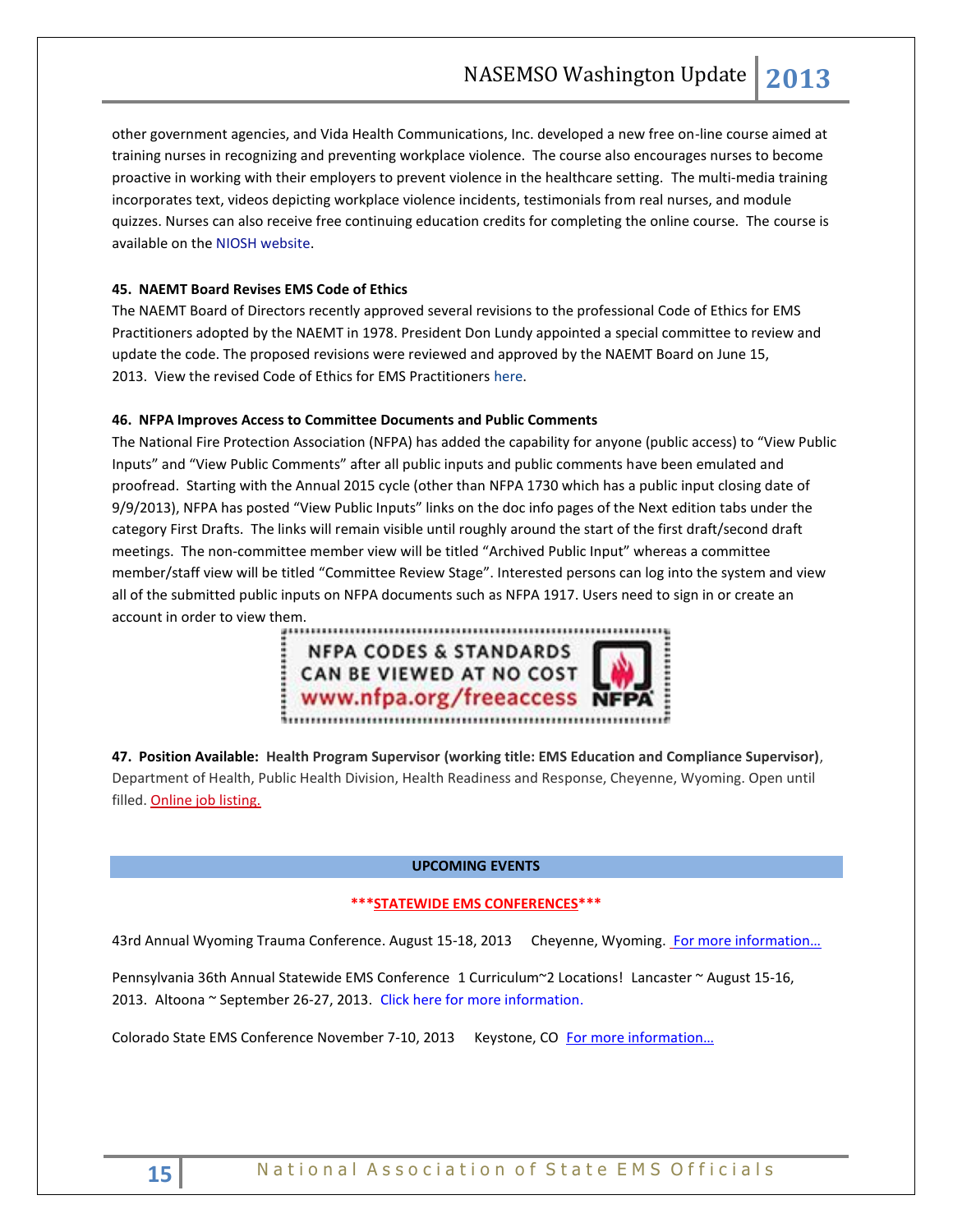#### **\*\*\*National Conferences and Special Meetings\*\*\***

World Trauma Symposium. September 9, 2013 Las Vegas, NV For more information...

EMS World Expo 2013. September 9-13, 2013 Las Vegas, NV [For more information…](http://emsworldexpo.com/)

NASEMSO 2013 Annual Meeting September 16-20, 2013 National Association of State EMS Officials Nashville, TN. [For more information…](http://www.nasemso.org/Meetings/Annual/AnnualMeeting2013.asp)

ENA 2013 Annual Conference September 17-21, 2013 Emergency Nurses Association Nashville, TN [For more](http://www.ena.org/)  [information…](http://www.ena.org/)

ACEP 2013 Scientific Assembly October 14-17, 2013 Seattle, WA. For more information...

\*The Council of Ambulance Authorities. 2013 CAA Conference 'Exploring the Frontiers: Paramedicine of Tomorrow' October 16 -17, 2013. Canberra, Australia. Registration is now available. For more information...

Air Medical Transport Conference (AMTC 2013) October 21-23, 2013 Virginia Beach, VA For more information...

IAEM-USA Annual Conference & EMEX 2013 International Association of Emergency Managers October 25-30, 2013 Reno, NV For more information...

SAVE THE DATE! National Organization for State Offices of Rural Health Annual Meeting. October 28 - 30, 2013. Asheville, NC. Information to follow.

See more EMS Events on NASEMSO's web site at <http://www.nasemso.org/Resources/Calendar/index.asp>

#### **NASEMSO Staff Contacts**

Elizabeth B. Armstrong, CAE, MAM / Executive VP (703) 538-1799 ext. 8 - [armstrong@nasemso.org](mailto:armstrong@nasemso.org)

Dia Gainor/Executive Director (703) 538-1799 ext. 7 Email: [Dia@nasemso.org](mailto:Dia@nasemso.org)

Sharon Kelly / Executive Assistant (703) 538-1799 ext. 2 - [kelly@nasemso.org](mailto:kelly@nasemso.org)

Kathy Robinson / Program Manager (703) 538-1799 ext. 4 – [robinson@nasemso.org](mailto:robinson@nasemso.org) Kevin McGinnis/Program Manager (571) 749-7217 - Email: [mcginnis@nasemso.org](mailto:mcginnis@nasemso.org)

Leslee Stein-Spencer/Program Manager Email: [Stein-Spencer@nasemso.org](mailto:Stein-Spencer@nasemso.org)

Mary Hedges/Program Manager Email: [Hedges@nasemso.org](mailto:Hedges@nasemso.org)

Rachael Alter/Program Manager Email: [Alter@nasemso.org](mailto:Alter@nasemso.org) 

Karen Thompson / Web Site Content Manager (828) 693-5045 – Email: [thompson@nasemso.org](mailto:thompson@nasemso.org)

National Association of State EMS Officials 201 Park Washington Court Falls Church VA 22046 Phone: (703) 538-1799 Fax: (703) 241-5603